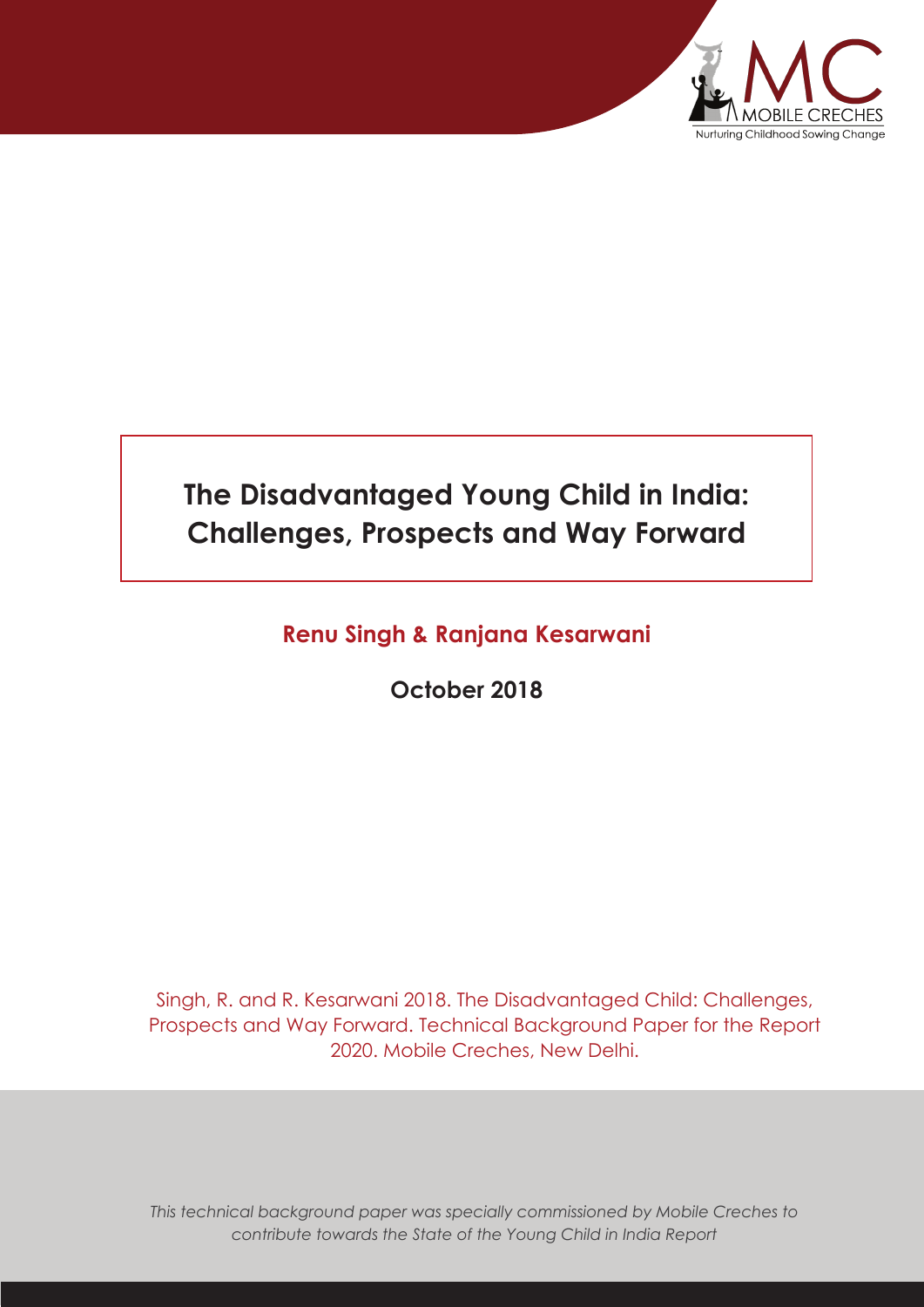# **1. Introduction**

Despite all the evidence demonstrating the importance of Early Childhood Development (ECD), this is the period of a child's life in which governments often invest the least. Globally, an estimated 250 million children under five years of age – 43 percent of the under-fives growing up in low- and middle-income countries – will probably not develop to their full potential because they grow up facing a number of risk factors (Black *et al*, 2017) Children's vulnerability is known to extend beyond income-poverty to deprivation across a range of dimensions of wellbeing (Gordon *et. al*. 2003). Children experience deprivation differently from adults and older, they have specific and different need. According to UNICEF (2005), children are vulnerable to certain types of deprivation, even short period of deprivation can affect their long-term developments. Social inequalities among adults may be justifiable if they have grown up with fair treatment and equal opportunities. But when it comes to young children, the situation in terms of social and economic circumstances, they face, are beyond their control and hence not justifiable at all (UNICEF, 2016). Childhood poverty characterised by deprivation and failure to meet survival, protection, health and educational rights of children, is denial of children fundamental rights as envisaged by the UNCRC. Children who have been poor for a long time are reported to be worse off than those who are poor in a single period only (Bradbury *et al*, 2001). Thus, a careful analysis to identify deprivations and disadvantage experienced by young children is critically important to address intergenerational transmission of poverty. These include poverty; poor health and undernutrition; inadequate responsive care and learning opportunities provided within the home; exposure to violence, abuse and neglect; and lack of access to quality ECD services, including pre-primary schooling. Disparities can be observed across several dimensions such as geography, location, social identity, age and gender being most noticeable.

#### **The Reality of Young Children in India**

India, the largest democracy in the world, is also home to the largest number of children in the world. Children constitute more than 400 million of the one billion plus population of India (UNICEF, 2011a). Close to one in five children (18 percent) aged under-four in the world live in India based on estimates of world population prospects (United Nations, 2017). The population of under six children was reported to be 165 million according to Census 2011 or 13.6 percent of the country's population. Amongst these the majority (122 million) resided in rural areas and in 2011, boys had a larger share of under six population (14 percent) compared to girls (13 percent).

This technical note draws data from various sources; fourth wave of National Family Health Survey (NFHS), Census 2011, Crime in India -2016 report, and National Prison Statistics 2015. NFHS was designed to provide information on population, fertility,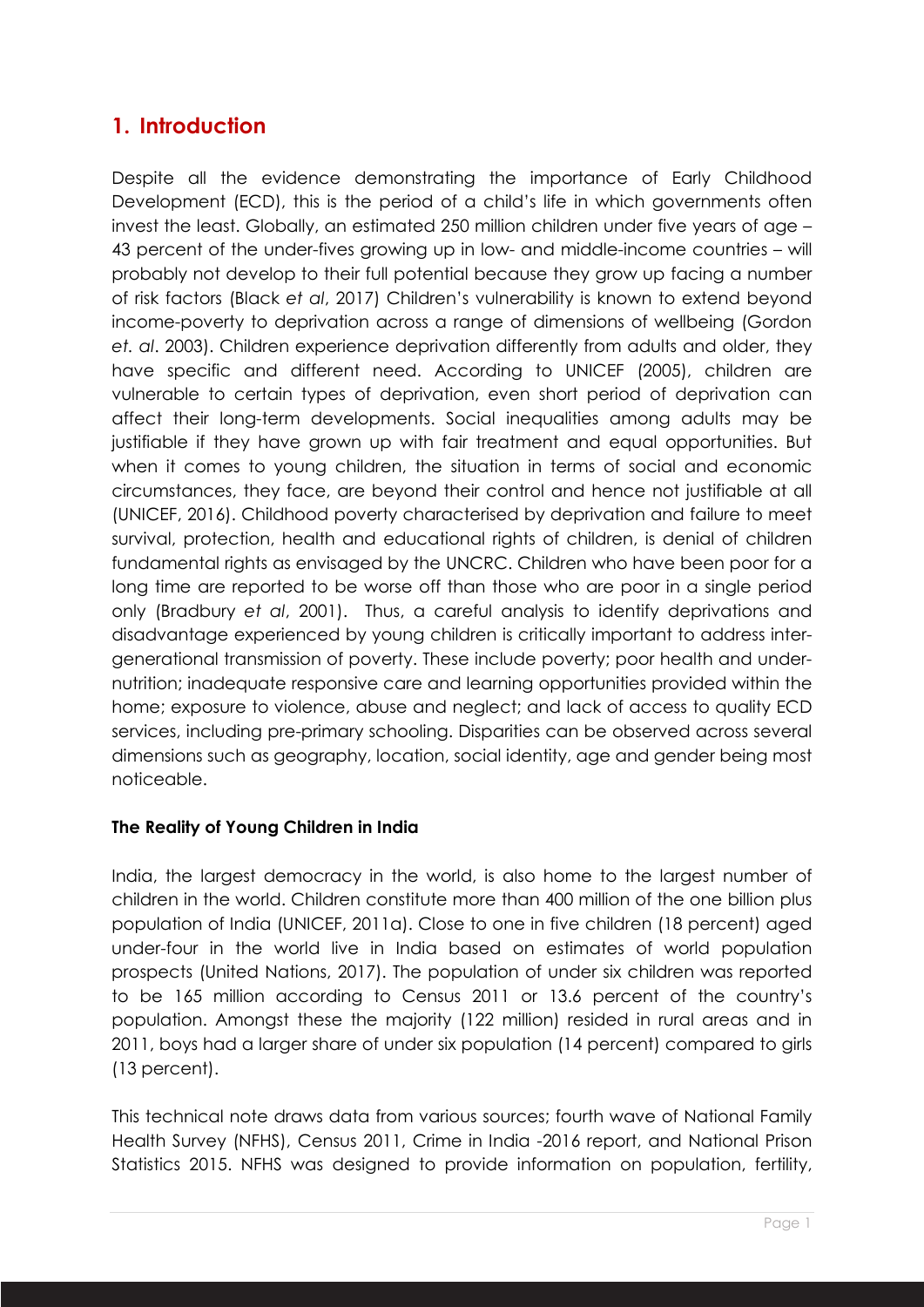family planning, maternal and child health, nutrition, access and utilization to various services in India by state, UTs and district as well. This chapter highlights most of the data for the age group 0-5 drawn from NFHS-4 (N-259,627) except for ICDS and Census data which is related to under-sixes. For the note, we have also accessed data on disability from C series of Census. Report on 'Crime in India-2016' and 'Prison statistics -2015' published by National Crime Record Bureau, Ministry of Home Affairs, Government of India.

# **2. Which Group of Children Are Most Disadvantaged?**

Child poverty and inequalities are the expression of political-economic-cultural forces that structure societies, and children's lives, in terms of distribution of resources and opportunities in ways that align to greater or lesser degree with ethnicity, caste, religion, urban/rural location, gender, generation etc. (Boyden and Dornan, 2012). However, in every society, some people have greater share of valued resources such as property, education, health, power etc. than others (NCERT, 2015-16). Gender and poverty-based deprivation accumulate if the person, even a child, belongs to lower caste. National statistics reveal that approximately 100 million children are in the poorest wealth quintile and half of all the poor children belong to the Scheduled Castes and Tribes groups and they continue to be at a significantly disadvantage (UNICEF, 2011b). 2015-16 NFHS-4 data shows that among the poorest wealth quintiles, more children belong to SC and ST households compared to Other Caste households. Percentage of undernutrition children and under five deaths are also higher among SC and ST children as compared to other caste. It is clear that children have not benefitted equally from the development of India. Underprivileged children in India struggle for survival in in terms of hunger and lack access to health, education, protection, safety, shelter and so on (Bajpai, 2012). Vulnerabilities can also be in terms of exploitation, abuse, neglect and violence (Arora *et. al*., 2015).

## **2.1 Poverty among Children**

Poverty is a persistent problem throughout the world and has maleficent impacts on almost all aspects of family life and outcomes for children (Engle & Black, 2008). While the number of people living in extreme poverty has dropped by more than half – from 1.9 billion in 1990, to 836 million in 2015 – too many people are still struggling to meet the most basic human needs (United Nations, 2015). The Organization for Economic Cooperation & Development (OECD) states that in India growth has become more inclusive as about 140 million people have been taken out of poverty in less than 10 years, also states that many people still lack access to basic services (OECD, 2017). The first goal of Sustainable development goal also targets to end poverty in all forms and dimensions by 2030.

Though India has the fourth largest fastest growing Gross domestic product in the world, with a growth rate of 7.6 percent in 2016 (World Bank, 2016), it is home to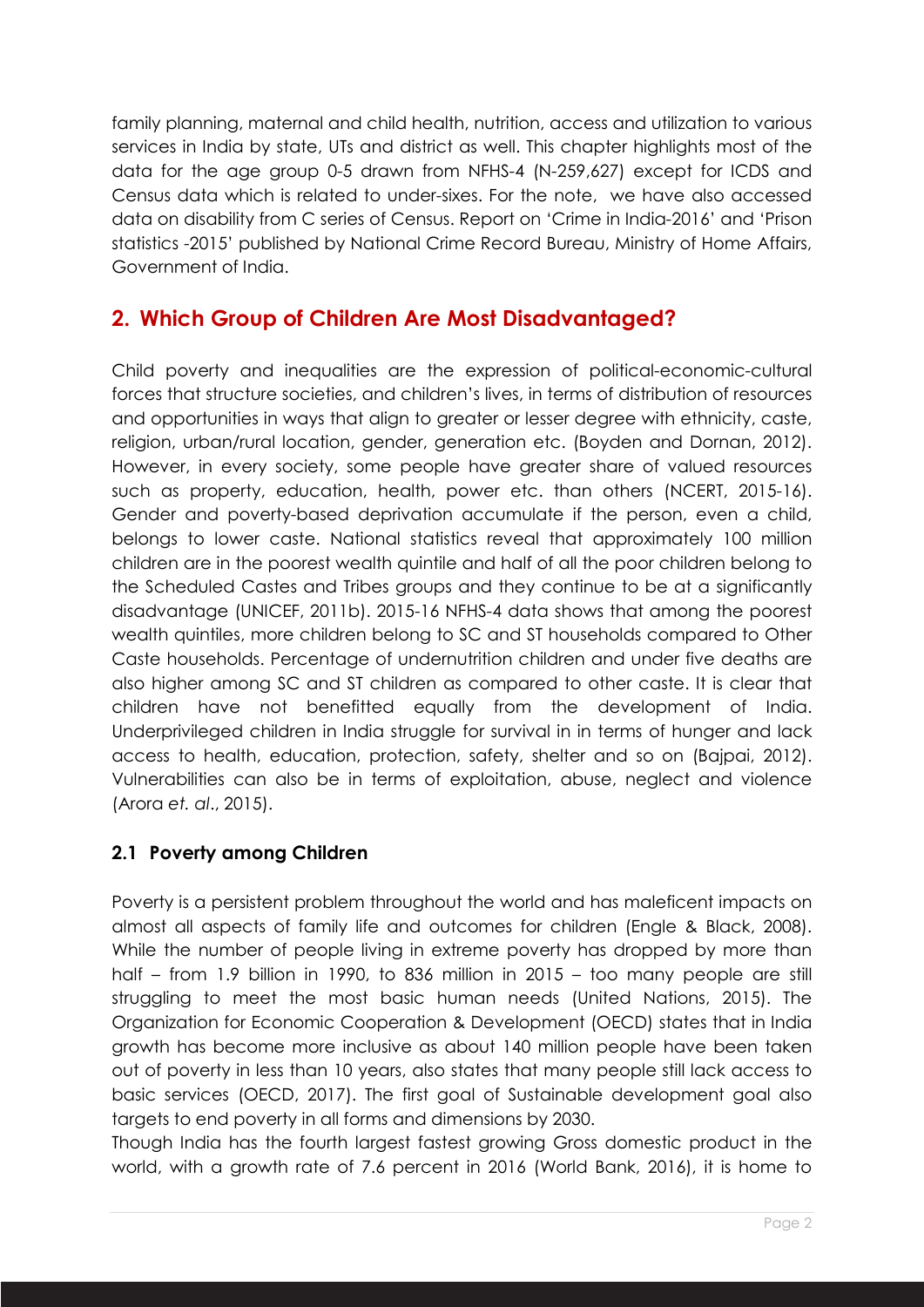about one-third of the world's children living in poverty (Singh *et. al*., 2018). The world's largest public funded child development programme, the integrated child development services (ICDS) launched in 1975 to provide food, pre-school education, primary health care to children under age 6. National Policy on Early Childhood care and Education was adopted in 2013 to ensure that children below age 6 have access to quality preschool education. In 2018, the government of India launched the national nutrition Mission (POSHAN Abhiyan) across 315 districts in country aiming to reduce stunting in children aged 0-6 from 38.4 percent to 25 percent by 2022.

Despite, India experiencing a period of rapid economic growth, poverty continues to remain a serious problem in India, adversely impacting human welfare in the form of poor health, low levels of education and ultimately poor quality of life. About 33 percent of India's population still lives in acute poverty (Agarwal, 2015) and children are most likely to get affected. Figure 1 shows the percentage of children under age 5 across various states of India, living in the poorest and richest wealth quintiles based on NFHS-4 data. It is evident that while the number of young children living in the poorest and richest household/s vary tremendously across state/s. Only 14.7 percent of children under age 5 in India live in households in the richest quintile, while about 25 percent live in households belonging to the poorest quintile. About to or more than 50 percent of children under age five in state Bihar, and Jharkhand belong to poorest households. In some states like Assam, Chhattisgarh, Madhya Pradesh, Odisha and Uttar Pradesh more than 30 percent of children residing in poorest households.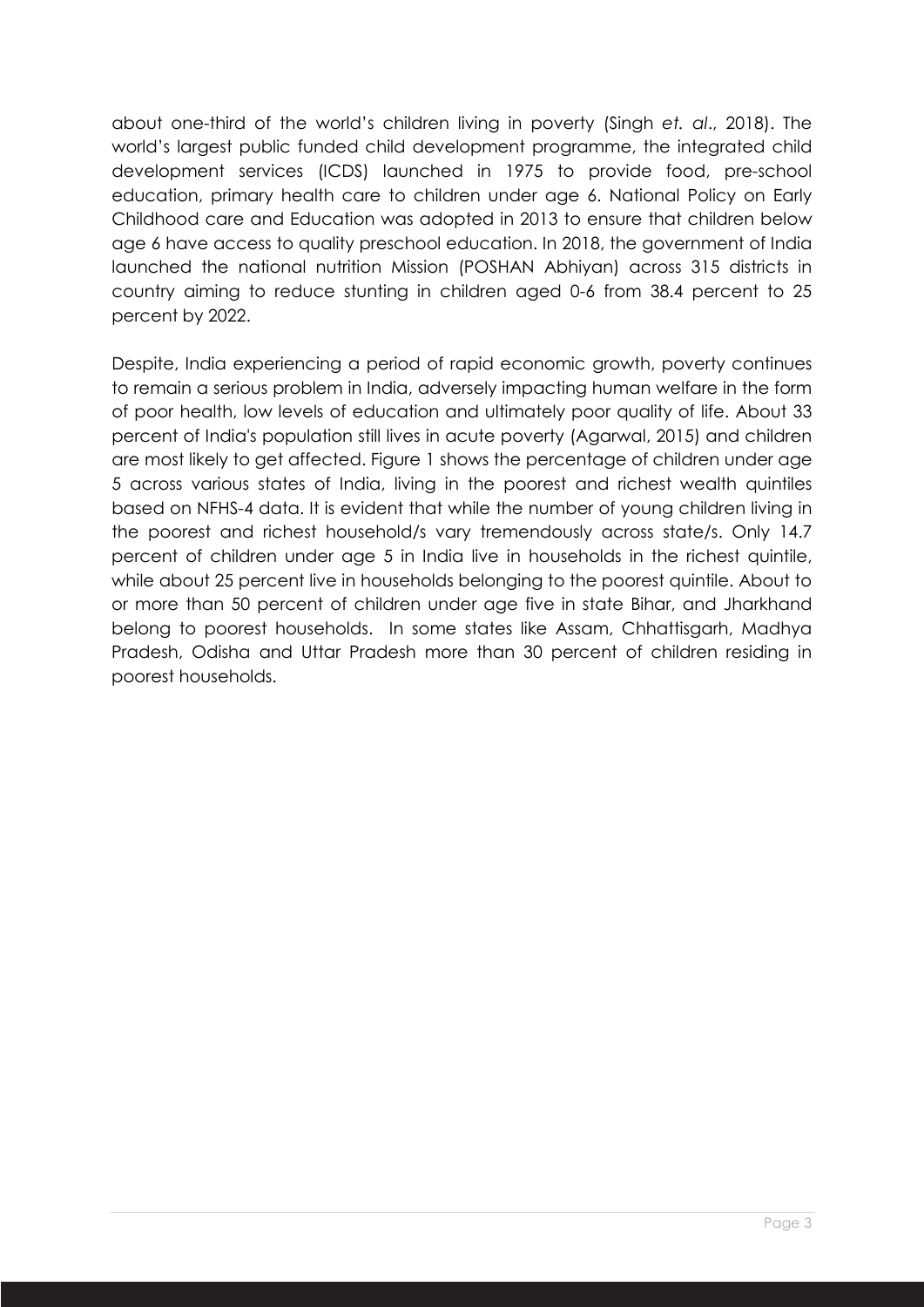

*Source: National Family Health Survey, 2015-2016*

## **2.2 Vulnerable Children** *Children Living in Slums*

According to a report by National Institute of Urban Affairs (NIUA, 2016), about 40 percent of children (below 18 years) in India are vulnerable or live in difficult circumstances such as children without family support, forced into labour, abused/trafficked, children living in streets, affected by substance abuse etc. Census, 2011 highlighted that 65.5 million people in urban India lives in slums. Amongst, these 8.1 million (12.3 percent of the total slum population) are children of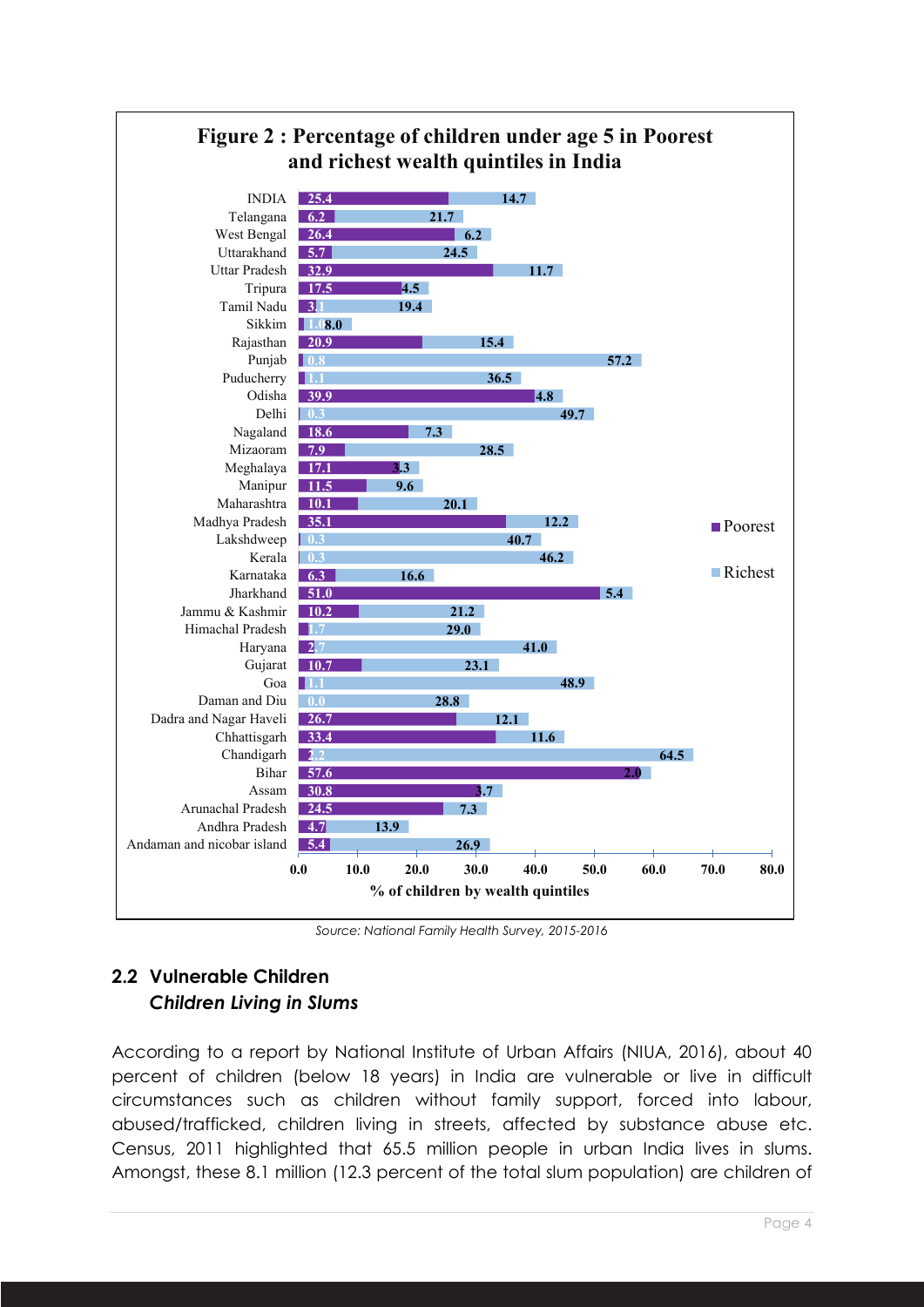age 0-6. It is interesting to highlight that highest percentage of children (under age 6) residing in slum is found in state Bihar (16.8 percent followed by Chandigarh (15.5 percent and Rajasthan (14.8 percent). However, when we look at absolute numbers of children growing up in slums, highest numbers are found in the state of Maharashtra (1.4 million) and Andhra Pradesh (1.14 million). This high proportion of young children experience extreme poverty, unhealthy living arrangement, are usually migrants and are often deprived of basic services such as safe drinking water, sanitation, early stimulation and care that puts children at high risk of morbidity, malnutrition, ill-health and mortality. Therefore, priority focus should be on their survival, growth, development and protection of these deprived children.

#### *Children Living on Streets*

Extremely poor households often have no option but to live on streets and young children (under six) living on the street are exposed to extreme deprivation and have to deal with not only harsh weather conditions but also high levels of penury and violence associated with living off the street including begging. According to Census 2011, India accounted for 1.77 million homeless population among which 0.27 million (15.3 percent) population are children below age six years. While little evidence exists of exact condition of young children living on streets. Save the Children (2012) conducted a study on life of street children in cities of Uttar Pradesh, Bihar, West Bengal and Andhra Pradesh. The study revealed that proportion of young street children (0-6 years) out of total children was highest in Patna (32 percent), though their absolute number was highest in Hyderabad (Save the children, 2012). Another study conducted in the city of Mumbai by ActionAid (2013) has shown that amongst 25,625 boys and 10,938 girls below age 18 identified living on the streets of Mumbai, 22.6 percent boys and 42.2 percent girls were below the age of 6 years. Out of these young children, about 11 percent were begging, and 2 percent were picking rags.

With rapid urbanisation and consequent migration, children from poor families move to the cities in search of economic security and are at great risk of growing up without access to basic services. According to most recent survey on migration lead by National Sample Survey organization (NSSO, 2012) nearly 326 million population have migrated while 15 million children were counted as internal migrant (UNICEF & UNESCO, 2013). 90 percent of migrant children did not have access to ICDS programs and Anganwadi services at worksite, 65 percent suffered from various communicable diseases, while 80 percent did not have access to education and 40 percent worked as child labour (NIUA, 2016).

#### *Orphans*

Orphans are yet another very vulnerable group of children and are in need of care and protection. SOS Children's Villages analysed NFHS 3 and Census 2011 data to conclude that there are 20 million orphans in India i.e. 4% of the child population.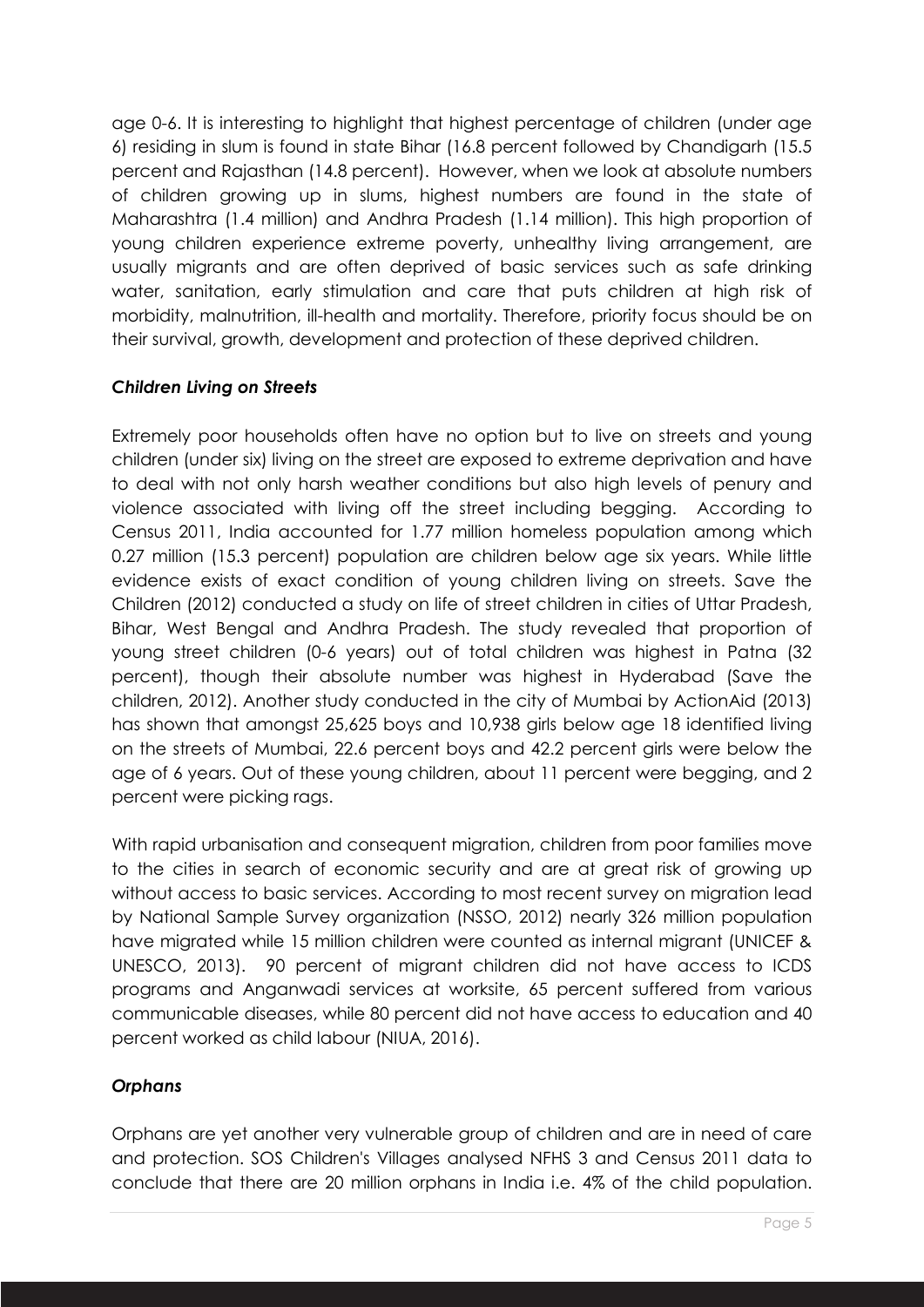The study highlighted that the states of Madhya Pradesh, Uttar Pradesh and Chhattisgarh are home to 6 million orphaned children under the age of 18. By 2021, these states will probably be home to 7.1 million orphans. The eastern region, encompassing Bihar, Orissa, Jharkhand and West Bengal, housed 5.2 million orphans, and was likely to have 6 million orphans by 2021. According to most recent 2015-16 NFHS data, 3.2 percent of children under age 18 and 2.7 percent of children under age 15 were not living with biological parents, with 5 percent of children under age 18 orphaned with one or both parents dead. To simplify the process of adoption of orphaned or abandoned children and bring in greater transparency in the process, the Government of India has issued the 'Adoption Regulations 2017'. However as per data shared by the government in the Lok Sabha, the in-country adoption number has come down from 5693 in 2010 to a mere 2717 in 2016-17. The online database managed by the Central Adoption Resource Authority (CARA) lists a mere 1,500 orphans available for adoption, leaving the large majority of children at risk of trafficking and abuse.

#### *Child labour*

Article 32 of the UN convention on the Rights of child recognizes the right of children to be protected from economic exploitation, from performing any work that is hazardous, interferes with their education, or is harmful to their health or physical, mental, spiritual, moral or social development (UNICEF, 2011a). According to International Labour Organization (ILO) study total of 152 million children – 64 million girls (42 %) and 88 (58 %) million boys are in child labour globally in year 2016, accounting for almost one in ten of all children worldwide. This study also showed that nearly half of all these child labour – 73 million children in absolute terms – are in hazardous work that directly endangers their health, safety, and moral development (ILO, 2017). In India as per the Child Labour (Prohibition and Regulation) Act, 1986, amended in 2016 ("CLPR Act") of India, a "Child" is defined as any person below the age of 14, and the CLPR Act prohibits employment of a Child in any employment including as a domestic help. According to Census 2001 data, there were 12.26 million working children in age group 5-14 years which has come down to 10.13 million in Census 2011. No children below age 5 were reported working, but children working below age 7 were significantly high number - 8,73,350, with almost equal number of children below age 6 were found working as main (4,34,422) and marginal (4,38,928) worker. Thus, children subjected to child labour at the tender age of 5-6 years, contribute to about 9 percent in child labour amongst children aged 5-14 in India. Highest number of child workers (below age 6) belong to the state of Uttar Pradesh (2,50,672), followed by Bihar (1,28,087) and Maharashtra (82,847). Clearly India is turning a blind eye to young children being denied the right to a childhood with such high number of children involved in child labour.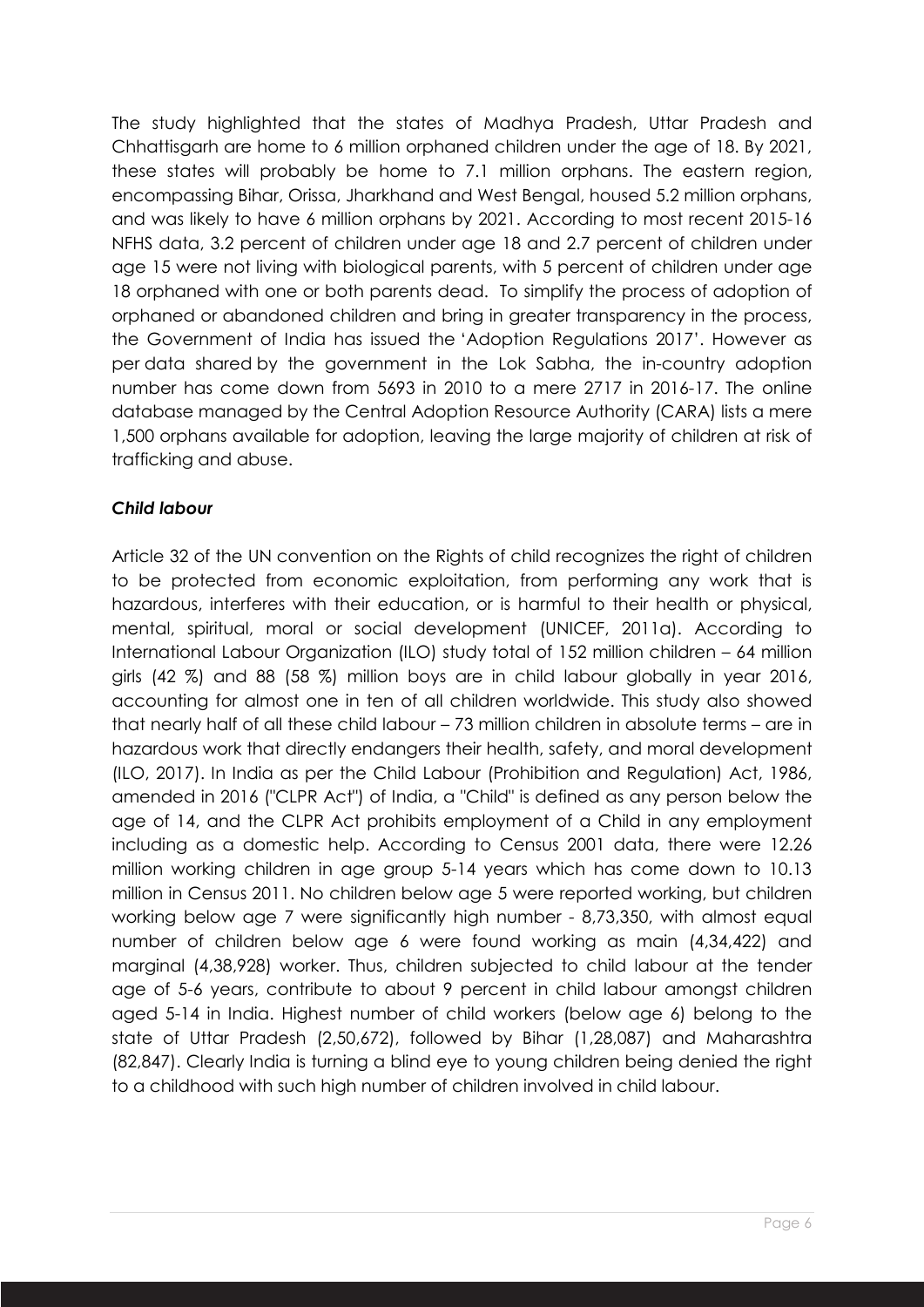#### *Children with Disabilities*

As per Census 2011, in India, 1.24 percent of children in the age group 0-6 were disabled. Among these children with disability, 20.4 percent had visual impairment, 23.3 percent had hearing impairment, 5.6 percent speech impairment, 9.6 percent physical impairment and 7.30 percent had multiple disability (Census, 2011). 1.4 percent (3,97,015) of Scheduled caste (SC) children and 1.1 percent (1,76,110) of scheduled tribe (ST) children below age six were disabled. Maharashtra identified the highest percentage (1.63%, 2,17,361) of children with disability. Development is a foundational concept for early childhood policy and practice, and it is also central to realizing children's rights. The United Nations Convention of the Rights of the Child (UNCRC) draws heavily on the concept of development both as a substantive right (Article 6) and as a standard against which to protect children from harmful experiences (e.g., Article 32) and children with disabilities need to be provided early intervention services to be able to develop optimally. Unfortunately, due to lack of accessible rehabilitation services, the child with disability particularly born in a remote area in a poor family has limited chances of getting early intervention services s/he deserves and becomes a victim of gross neglect (Singh, 2013).

| Table 1: Top 10 states by disability, percentage of slum population, homeless, number of children working under age 6 |                |                   |                 |                   |                    |                  |  |
|-----------------------------------------------------------------------------------------------------------------------|----------------|-------------------|-----------------|-------------------|--------------------|------------------|--|
| in India, Census, 2011                                                                                                |                |                   |                 |                   |                    |                  |  |
|                                                                                                                       | % Total        | % Children (0-6)  | % Children (0-  | % Children (0-6)  | % Children (0-6)   | % Children (0-6) |  |
| <b>Rank</b>                                                                                                           | disabled (0-6) | disabled in       | 6) disabled in  | disabled in       | disabled in        | disabled in      |  |
|                                                                                                                       |                | seeing            | hearing         | speech            | Movement           | mental illness   |  |
|                                                                                                                       | (Maharashtra,  |                   | (Nagaland,      |                   | (Chhattisgarh,     | (Chandigarh,     |  |
| $\mathbf{1}$                                                                                                          | 1.63           | (Manipur, 40.7)   | 33.7            | (Goa, 12.5)       | 19.6               | 3.6)             |  |
|                                                                                                                       |                |                   |                 | (Andaman &        |                    |                  |  |
|                                                                                                                       |                | (Jharkhand,       | (Arunachal      | Nicobar Islands,  | (Lakshadweep,      | (Daman & Diu,    |  |
| $\overline{2}$                                                                                                        | (Odisha, 1.54) | 29.0              | Pradesh, 32.3)  | 9.1)              | 18.2               | 2.7)             |  |
|                                                                                                                       |                |                   |                 |                   | (Andaman &         |                  |  |
|                                                                                                                       |                |                   | (Uttar          |                   | Nicobar Islands,   | (Nct Of Delhi,   |  |
| 3                                                                                                                     | (Bihar, 1.52)  | (Bihar, 27.3)     | Pradesh, 30.7)  | (Maharashtra.8)   | 16.1)              | 2.4)             |  |
|                                                                                                                       |                |                   |                 |                   |                    | (Andaman &       |  |
|                                                                                                                       |                |                   |                 | (Dadra & Nagar    | (Madhya Pradesh,   | Nicobar Islands, |  |
| 4                                                                                                                     | (Punjab, 1.42) | (Rajasthan, 22.9) | (Punjab, 30.2)  | Haveli, 7.8)      | 13.7               | 2.3              |  |
|                                                                                                                       | (Andhra        |                   | (Haryana,       | (Andhra Pradesh,  |                    | (Meghalaya,      |  |
| 5                                                                                                                     | Pradesh, 1.39) | (Odisha, 22.3)    | 29.4)           | 7.7)              | (Kerala, 13.4)     | 2.0              |  |
|                                                                                                                       | (Manipur,      | (Maharashtra,     |                 |                   | (Chandigarh,       |                  |  |
| 6                                                                                                                     | 1.39           | 21.8              | (Sikkim, 28.8)  | (Kerala, 7.5)     | 13.2)              | (Mizoram, 1.8)   |  |
|                                                                                                                       | (Jammu &       | (Arunachal        | (Meghalaya,     |                   |                    | (Jammu &         |  |
| 7                                                                                                                     | Kashmir, 1.38) | Pradesh, 21.6)    | 28.8            | (Sikkim, 7.3)     | (Delhi, 12.8)      | Kashmir, 1.7)    |  |
|                                                                                                                       | (Jharkhand,    |                   |                 |                   |                    |                  |  |
| 8                                                                                                                     | 1.36           | (Gujarat, 21.0)   | (Bihar, 28.7)   | (Chandigarh, 6.9) | (Rajasthan, 12.6)  | (Gujarat, 1.5)   |  |
|                                                                                                                       | (Uttar         |                   | (Jammu &        |                   | (Daman & Diu,      |                  |  |
| 9                                                                                                                     | Pradesh, 1.35) | (Karnataka, 20.8) | Kashmir, 26.3)  | (Delhi, 6.8)      | 12.4)              | (Goa, 1.4)       |  |
|                                                                                                                       | (Karnataka,    | (West Bengal,     | (Jharkhand,     |                   |                    |                  |  |
| 10                                                                                                                    | 1.30           | 19.9              | 25.5            | (Mizoram, 6.5)    | (Puducherry, 11.9) | (Sikkim, 1.4)    |  |
|                                                                                                                       | % Children (0- | % Children (0-6)  | Girls per 1,000 | % Slum Children   | % Homeless         | Number of        |  |
| <b>Rank</b>                                                                                                           | 6) disabled in | disabled in       | boys at birth   | $(0-6)$           | children (0-6)     | Children (5-6)   |  |
|                                                                                                                       | Mental         | Multiple          | (SRB)           |                   |                    | working          |  |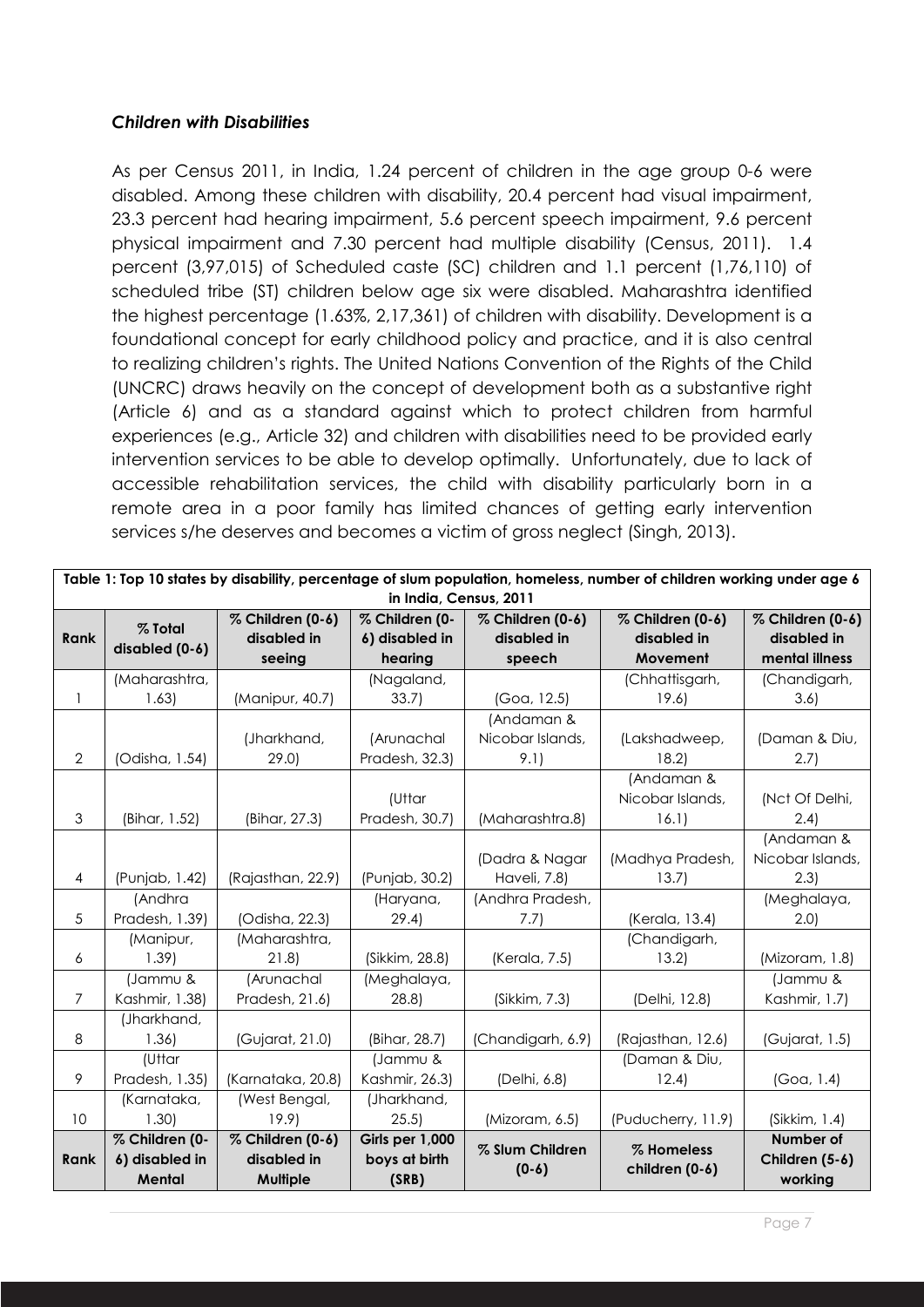|                | <b>Retardation</b> | disability       |                |                   |                   |                  |
|----------------|--------------------|------------------|----------------|-------------------|-------------------|------------------|
|                |                    |                  |                |                   |                   |                  |
|                | (Puducherry,       | (Dadra & Nagar   | (Haryana,      |                   | (Dadra & Nagar    | (Uttar Pradesh,  |
|                | 13.3)              | Haveli, 21.5)    | 834)           | (Bihar, 16.8)     | Haveli, 22.0)     | 250672)          |
|                | (Tamil Nadu,       | (Lakshadweep,    |                | (Chandigarh,      |                   |                  |
| $\overline{2}$ | 11.1)              | 19.5)            | (Punjab, 846)  | 15.5              | (Rajasthan, 20.7) | (Bihar, 128087)  |
|                | (Daman &           |                  | (Jammu &       |                   |                   | (Maharashtra,    |
| 3              | Diu, 8.8)          | (Kerala, 16.4)   | Kashmir, 862)  | (Rajasthan, 14.8) | (Haryana, 19.8)   | 82847)           |
|                |                    |                  | (Nct Of Delhi, | (Meghalaya,       |                   | (Andhra          |
| $\overline{4}$ | (Kerala, 7.5)      | (Sikkim, 15.9)   | 871)           | 14.4)             | (Punjab, 19.1)    | Pradesh, 54820)  |
|                |                    | (Andaman &       |                |                   |                   |                  |
|                | (Manipur,          | Nicobar Islands, | (Chandigarh,   |                   | (Madhya Pradesh,  | (Madhya          |
| 5              | 6.5                | 15.3)            | 880)           | (Jharkhand, 14.3) | 18.7)             | Pradesh, 42016)  |
|                |                    |                  | (Rajasthan,    |                   |                   | (West Bengal,    |
| 6              | (Goa, 6.5)         | (Mizoram, 14.0)  | 888)           | (Gujarat, 14.3)   | (Jharkhand, 18.6) | 37320)           |
|                | (Karnataka,        | (Chhattisgarh,   |                | (Arunachal        |                   | (Karnataka,      |
| 7              | 6.5                | 13.8             | (Gujarat, 890) | Pradesh, 14.3)    | (Bihar, 18.4)     | 33489)           |
|                | (Arunachal         | (Nct Of Delhi,   | (Uttarakhand,  | (Jammu &          | (Chhattisgarh,    | (Tamil Nadu,     |
| 8              | Pradesh, 6.2)      | 11.9             | 890)           | Kashmir, 14.2)    | 18.4)             | 32990)           |
|                |                    | (Chandigarh,     | (Maharashtra,  | (Uttar Pradesh,   |                   | (Rajasthan,      |
| 9              | (Mizoram, 6.2)     | 11.9             | 894)           | 13.8              | (Meghalaya, 18.4) | 29939)           |
|                | (Andhra            | (Himachal        | (Uttar         |                   |                   |                  |
| 10             | Pradesh, 6.0)      | Pradesh, 11.8)   | Pradesh, 902)  | (Haryana, 13.6)   | (Gujarat, 17.3)   | (Gujarat, 29871) |

*Source: Census 2011*

## **2.3 Violence and Crime**

Violence against children has serious physical and psycho-social consequences which adversely affect the health and well-being of a child. According to World health Organisation (WHO), child abuse constitutes all forms of physical and/or emotional ill-treatment, sexual abuse, neglect or negligent treatment or commercial or other exploitation, resulting in actual or potential harm to the child's health, survival, development or dignity in the context of a relationship of responsibility, trust or power (WHO, 1999). However, violence against children is recognized only if it is registered as a criminal act under laws such as the Indian Penal code (IPC), the criminal procedure code (CPC), the Juvenile Justice (care and Protection) Act, 2000, the information Technology Act, 2000 and the protection of children against Sexual offences (POCSO) Act, 2012 and large number of unregistered cases remains uncounted (Know Violence in Childhood, 2018),. According to NCRB data (under the section 302 of IPC), 491 children below the age of six were murdered in year 2016 among which 242 were girls and 249 were boys. Maximum number of murdered children below age six were reported in state Maharashtra (94), followed by Gujarat (53), Karnataka (53) and Uttar Pradesh (49). 1,896 children under age six were registered as victims of kidnapping and abduction in 2016. Young children are also increasingly becoming victims of sexual abuse and according to the NCRB, 520 girls below age of six were raped in 2016, with maximum number once again from Maharashtra (107) followed by Uttar Pradesh (56) and Delhi (55). These very high incidence of crimes reported against children in Maharashtra, Delhi and Uttar Pradesh makes these states very unsafe for children.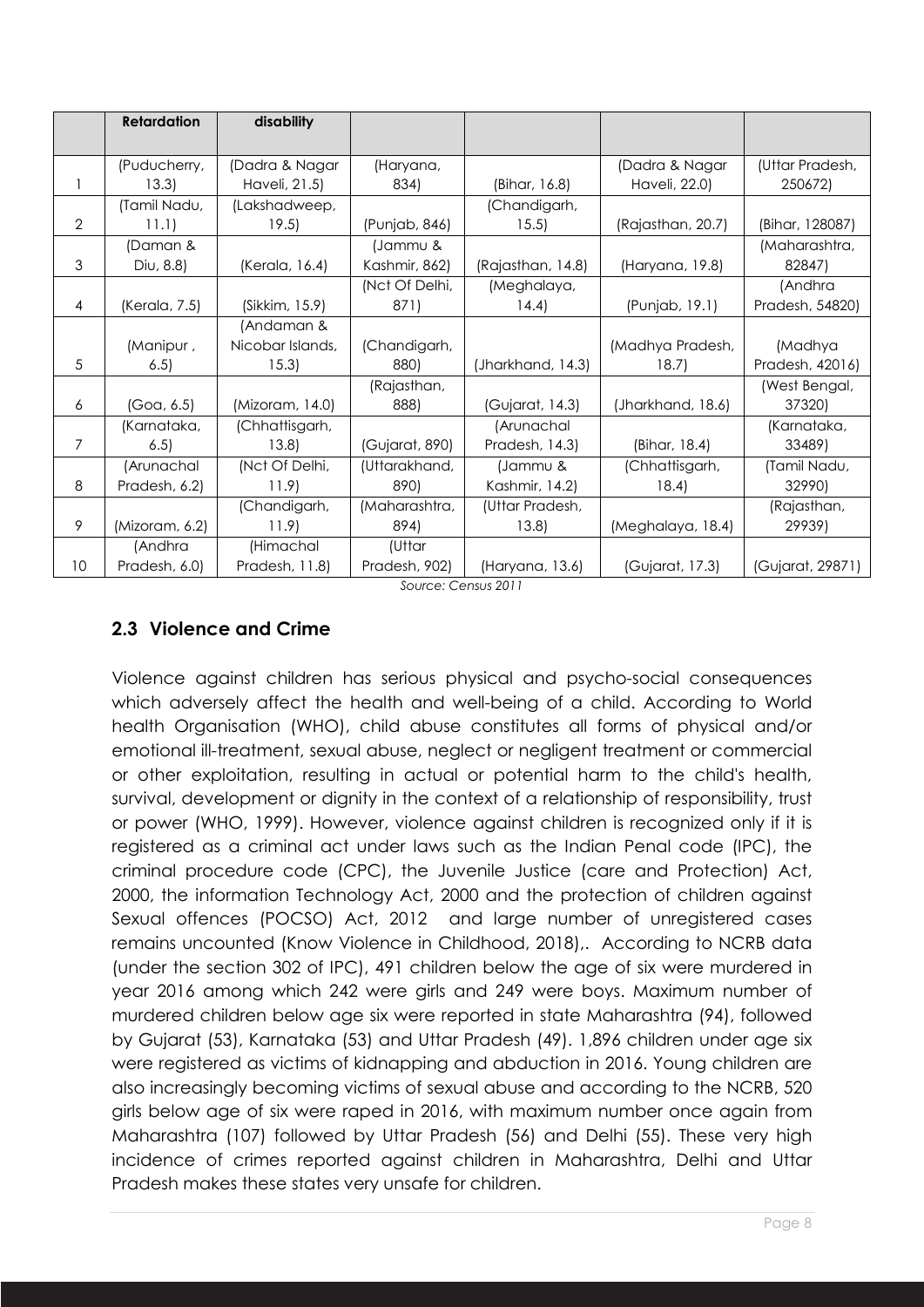#### *Children Living in Jails*

The development of children who are in jail with their mothers, who are either undertrial prisoners or convicts are an invisible group of vulnerable children who are often under the radar. These children end up stating in jail, either because of the young age of the child, while in other cases, it may be because there is no one at home to look after them or to take care of them in absence of the mother. It is obvious that that the jail environment is surely not congenial for development of the children (JUDIS, 2006). According to Prison statistics 2015, total number of children (below age 6) was 1866 with maximum number of children in prison found in UP (422), followed by 257 in West Bengal. Though, for the children living in prison there are various laws that stipulate that they should be provided early childhood care and education a study conducted by The National Institute of Criminology and Forensic Sciences in 2002 shows that most of these children were living in difficult conditions and suffering from diverse deprivations relating to food, healthcare, accommodation, education, recreation, etc. The study further highlighted that no appropriate programmes were found to be in place in any jail, for their proper biopsycho-social development



*Source: Prison Statistics of India, 2015, NCRB*

Article 19 of the United Nations convention on the Rights of the child (CRC) kept the foundation for the protection of children from all forms of physical or mental violence, injury or abuse, neglect or negligent treatment, maltreatment or exploitation including sexual abuse while in the care of parents, legal guardians or any other person who is taking care of child (Ogando *et. al*., 2015). Corporal punishment is any punishment in which physical force is used and intended to cause some degree of pain or discomfort, however light. Corporal punishment not only violets fundamental rights of children, it also has long lasting impacts for their life chance (Ogando *et. al*., 2015).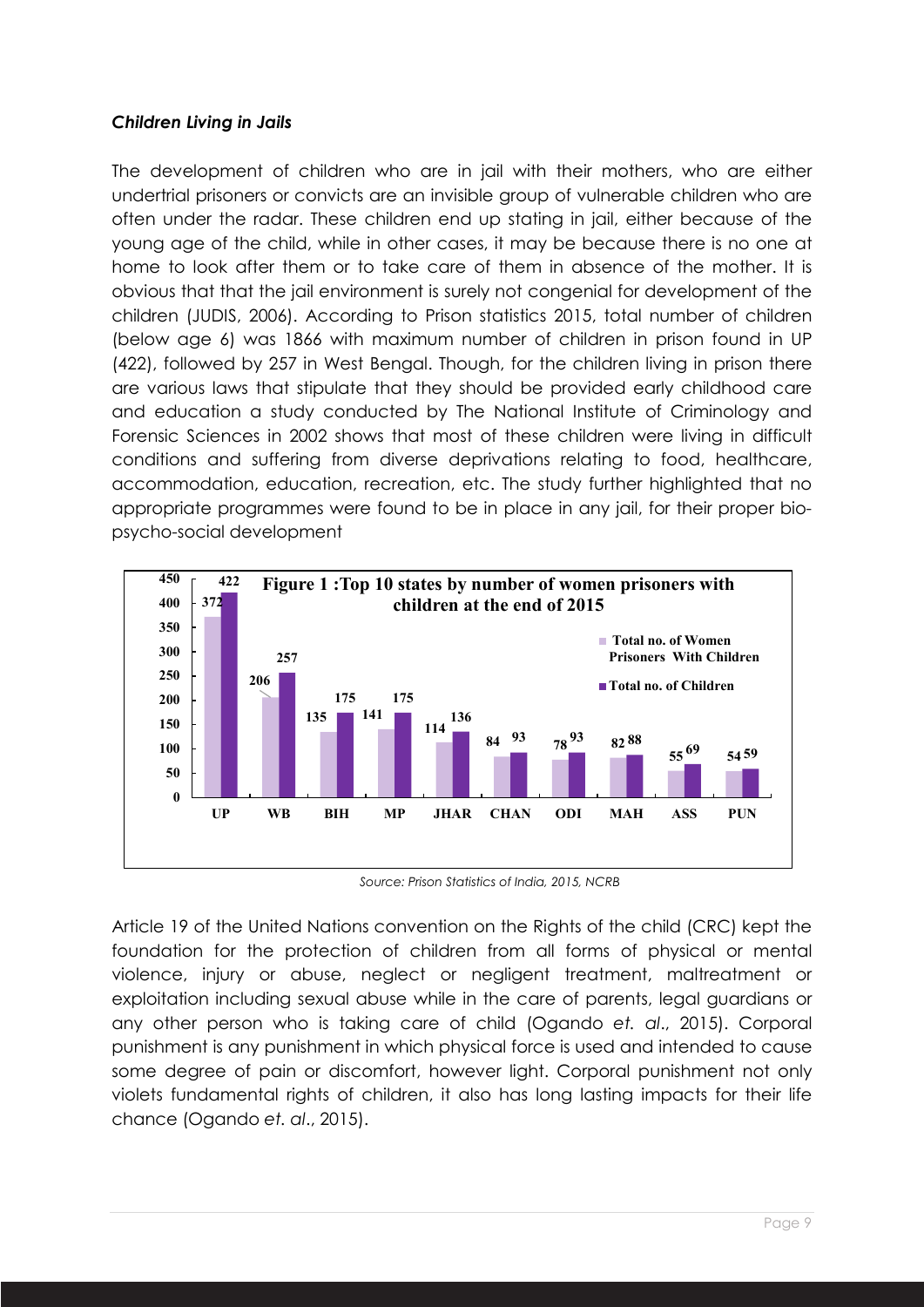| Table 2: Top 10 states by crime against children (0-6) in India, NCRB, 2016 |                                      |                                                |                                     |  |  |  |
|-----------------------------------------------------------------------------|--------------------------------------|------------------------------------------------|-------------------------------------|--|--|--|
| Rank                                                                        | Number of Children (0-6)<br>murdered | Number of Children (0-6)<br>kidnapped/abducted | Number of Girl child (0-6)<br>raped |  |  |  |
|                                                                             | (Maharashtra, 94)                    | (Maharashtra, 334)                             | (Maharashtra, 107)                  |  |  |  |
| $\overline{2}$                                                              | (Gujarat, 53)                        | (NCT of Delhi, 328)                            | (Uttar Pradesh, 56)                 |  |  |  |
| 3                                                                           | (Karnataka, 53)                      | (Chhattisgarh, 252)                            | (NCT of Delhi, 55)                  |  |  |  |
| $\overline{4}$                                                              | (Uttar Pradesh, 49)                  | (Andhra Pradesh, 216)                          | (Andhra Pradesh, 42)                |  |  |  |
| 5                                                                           | (Andhra Pradesh, 44)                 | (Uttar Pradesh, 135)                           | (Kerala, 42)                        |  |  |  |
| 6                                                                           | (Tamil Nadu, 41)                     | (Madhya Pradesh, 130)                          | (Madhya Pradesh, 39)                |  |  |  |
| 7                                                                           | (Madhya Pradesh, 32)                 | (Rajasthan, 73)                                | (Karnataka, 39)                     |  |  |  |
| 8                                                                           | (Kerala, 23)                         | (West Bengal, 60)                              | (Chhattisgarh, 33)                  |  |  |  |
| 9                                                                           | (Chhattisgarh, 17)                   | (Gujarat, 51)                                  | (Haryana, 32)                       |  |  |  |
| 10                                                                          | (West Bengal, 16)                    | (Karnataka, 51)                                | (Puniab, 15)                        |  |  |  |

*Source: Prison Statistics of India, 2015, NCRB*

# **3. Disadvantaged from Birth**

Besides the above mentioned vulnerable groups of children, many children also encounter early childhood inequality which results in profound negative effect not only on children's present lives, but also on their future prospective. Social and economic disadvantages in early life increases the risk of having lower income, lower standard of health and lower skills in adulthood and this in turn can perpetuate disadvantage across the generations (UNICEF, 2010). According to UNICEF (2013) study, nearly 135 million children in Asia and pacific region remain unregistered accounting 59 percent of global total. According to NFHS-4 data. in India, only 80 percent of children under five had their birth registered, while 20 percent remain unregistered. Within country, highest birth are registered in Puducherry with 99 percent and lowest for the state Uttar Pradesh with 60 percent only (IIPS & ICF, 2017). In the lack of formal recognition from the legal authority, children may be not counted by policy makers while planning for various services such as health care, education, social services and protection.

#### **3.1 Gender Inequality**

According to the UN Human Development Report 2016, India ranks 131 among 188 countries with a Human Development Index (HDI) value of 0.62. But this value falls by 30 per cent when inequality (in health and education) is factored in. With reference to gender inequality, the picture is particularly dismal, as India's HDI value slides down by 27 per cent when it is factored in. In terms of gender equality index (GEI), India with an index value of 0.748 ranks 125 out of a total of 159 countries in 2015. In many communities, gender inequality is one important root cause of children's poor development in the early years (Plan, 2017). Sex ratio at birth (SRB) is used to describe the number of female births (at age 0) per 1,000 of male births (at age 0) and is a robust indicator for the practice of gender biased sex selection than the child sex ratio. According to Census 2011 data, SRB for India is 910 girls per 1,000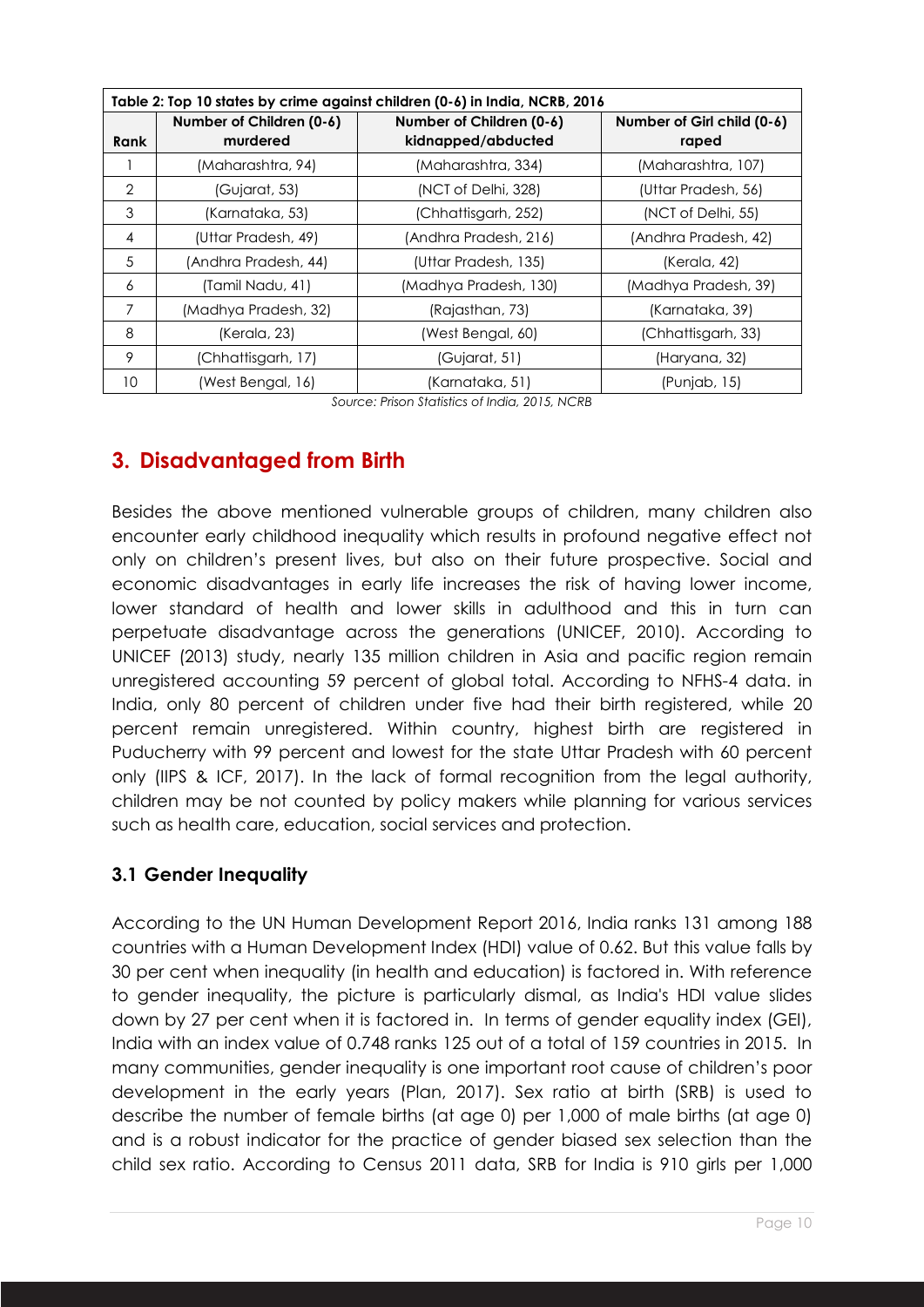boys, implying more boys compare to girls. Data shows that 13 states (Jammu & Kashmir, Haryana, Punjab, Uttarakhand, Delhi, Maharashtra, Rajasthan, Lakshadweep, Gujarat, Uttar Pradesh, Chandigarh, Daman & Diu and Bihar) have SRB lower than the national value with lowest value (779 girls per 1,000 boys) in Jammu & Kashmir followed by Haryana (835) and Punjab (851). Mizoram has the highest SRB with 989 girls per 1,000 boys. This imbalance is expected to have serious socio-demographic consequences, with 9,55,000 girls 'missing' in 2011 (Census, 2011).

#### **3.2 Disadvantage Due to Teenage Mothers**

The risk associated with teenage motherhood are well documented with the consequences starting at child birth and following both mother and child over the life span (Wall-wieler *et. al*., 2016). Even when controlling for confounding factors, babies born to teenage mothers have a higher rate of infant mortality and morbidities than the babies born to older mother (Irvin *et.al*., 1997). Findings from NFHS-4 shows that nearly one fourth (23.4 percent) of children in 2015-16 were born to teenage mothers (below age 19) in India. Amongst Hindus and Muslims there were 23 percent 28 teenage mothers respectively and a very high proportion (78.1 percent) of these young mothers belonged to rural area. Household wealth is also found an important indicator for teenage motherhood. About a third of children born to teenage mothers belonged to lowest wealth quintile while only 5.5 percent of young mothers were from the richest households. Teenage mothers constituted the highest proportion amongst Scheduled Tribes (29 percent) Scheduled Caste (26 percent) while OBC's and Other Castes were around 22 percent each.

State analysis shows that highest percentage (39.3 percent) of teenage mothers were reported in the state of West Bengal followed by Jharkhand (31.9 percent), Tripura (31.4 percent). There are eight more states (Tripura, Arunachal Pradesh, Assam, Bihar, Andhra Pradesh, Meghalaya, Dadra & Nagar Haveli, Madhya Pradesh and Maharashtra) which have more than quarter of the children born to teenage mothers in 2015-16. Child marriage is undoubtedly a key reason for young girls becoming mothers and NFHS 4 reports 26.8 percent girls married before 18 by women aged 15-24 years of age. Children born from these young mothers start life with increased vulnerability, since the large majority of children (60 percent) are born amongst the bottom two quintiles, with 36 percent mothers having no formal education. Undoubtedly, the mother's status, agency and ability to negotiate power relations and influence decision-making within the household affect the care that she is able to provide for her children- which in turn is inversely proportionate to age of the mother.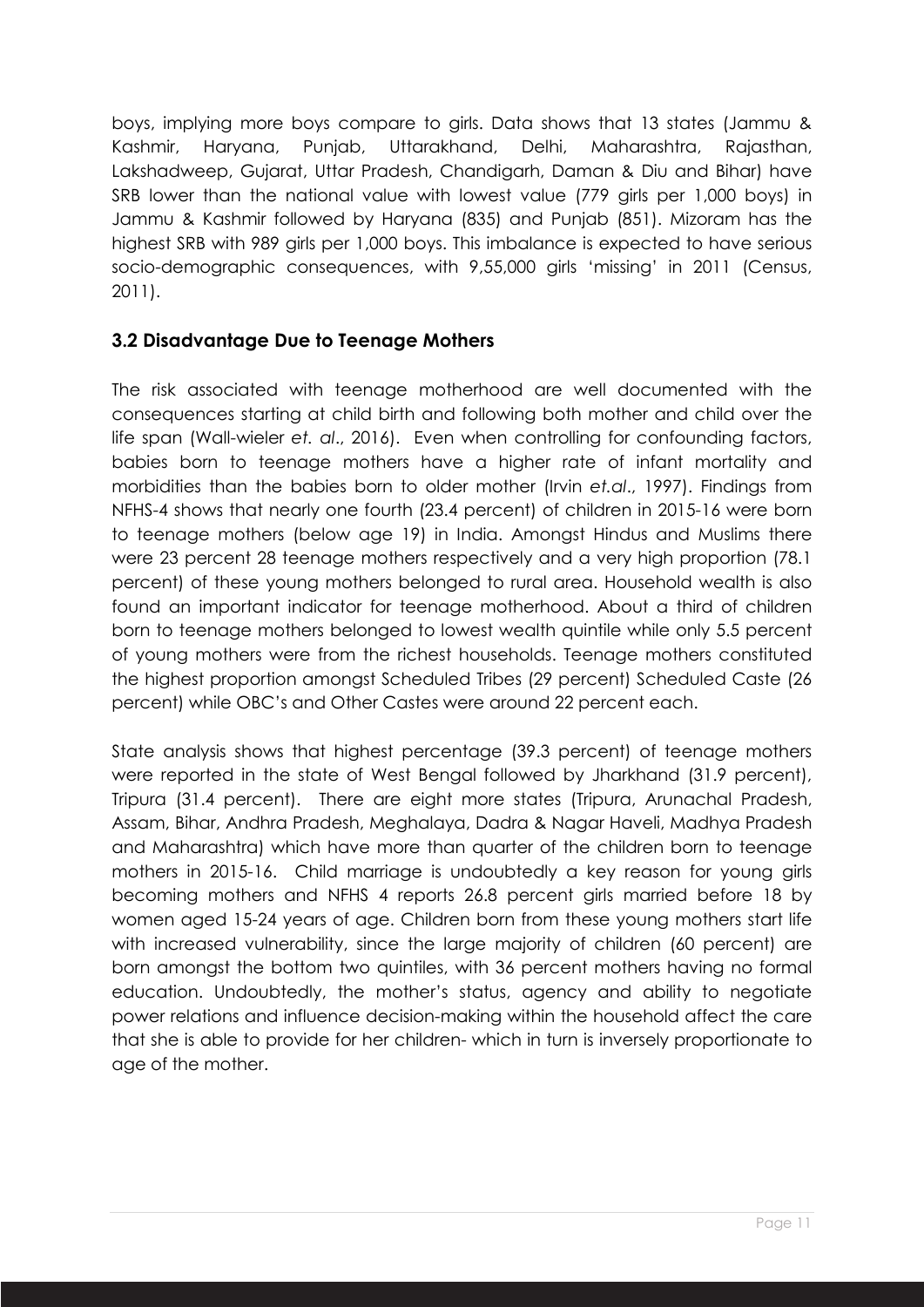#### **3.3 Delivery at Institutions**

Health care services during pregnancy and childbirth are very important for the survival and well-being of both mother and new born. Delivery at a health facility with skilled medical attention and hygienic conditions reduce the risk of complications and infection during labour and delivery. According to NFHS-4 data, 79 percent of live births were delivered in a health facility in India five year before preceding the survey. It is interesting to highlight that the most common reason given by those who did not opt for delivering at a health facility was that women did not think it was necessary (40 percent) and 18 percent said that it was too far or there was no transport. Therefore, about one fifth of the sampled children were born outside institutions by untrained birth attendant/s, which might leave children with high risk of infections and morbidity conditions. Amongst these, the poorest quintile comprised 49 percent of non-institutional deliveries, while the richest had less than 4% deliveries outside institutions, and 85 percent of non-institutional deliveries were in rural areas.

#### **3.4 Childhood Mortality & Health**

According to UNICEF (2011a) study, about 1.83 million children die annually in India before completing their fifth birthday and most of the deaths are due to preventable diseases. Latest NFHS-4 data shows that in year 2015-16 under five mortality was 49.7 deaths per 1,000 live births. It is clear that we have not achieved the Millennium Development Goal (MDG) 4 of 38 under five deaths per 1,000 live births and need to strive towards SDG Goal (25 deaths under five per 1,000 live births. In addition, significant variation has been noticed across regions and sociodemographic characteristics. Under five mortality ranges between 7 deaths per 1,000 live births in Kerala to 78 deaths in Uttar Pradesh (UP). Including UP, 7 states (Madhya Pradesh, Chhattisgarh, Bihar, Assam, Jharkhand and Rajasthan) demonstrate under five deaths higher to national value and 17 states had not even reached the MDG goal 4 (38 per 1,000 live births). Under five deaths is higher in rural area (56 deaths per 1,000 live birth) than in urban area (34 deaths per 1,000 live births). Under five deaths also decline with increasing household wealth and mother's education. Highest Infant deaths (death before completing the 12 months) and Neonatal deaths (within one month after birth) are also found in the state of UP. Gender gap is most pronounced in neonatal period (33 per 1,000 live births for boys and 26 per 1,000 live birth among girls) (IIPS & ICF, 2017).

Poor health at birth and childhood is associated with the poor outcomes during adulthood. Four kinds of illness among the children of age 0-4 years- prematurity and low birth weight, pneumonia and diarrhoeal account for about half of under five deaths in India (ORGI, 2015). The health risks to the infants and children of adolescent mothers have been well documented. Save the Children, 2011 reports that infants born to mothers under the age of 20 have a 73 per cent higher rate of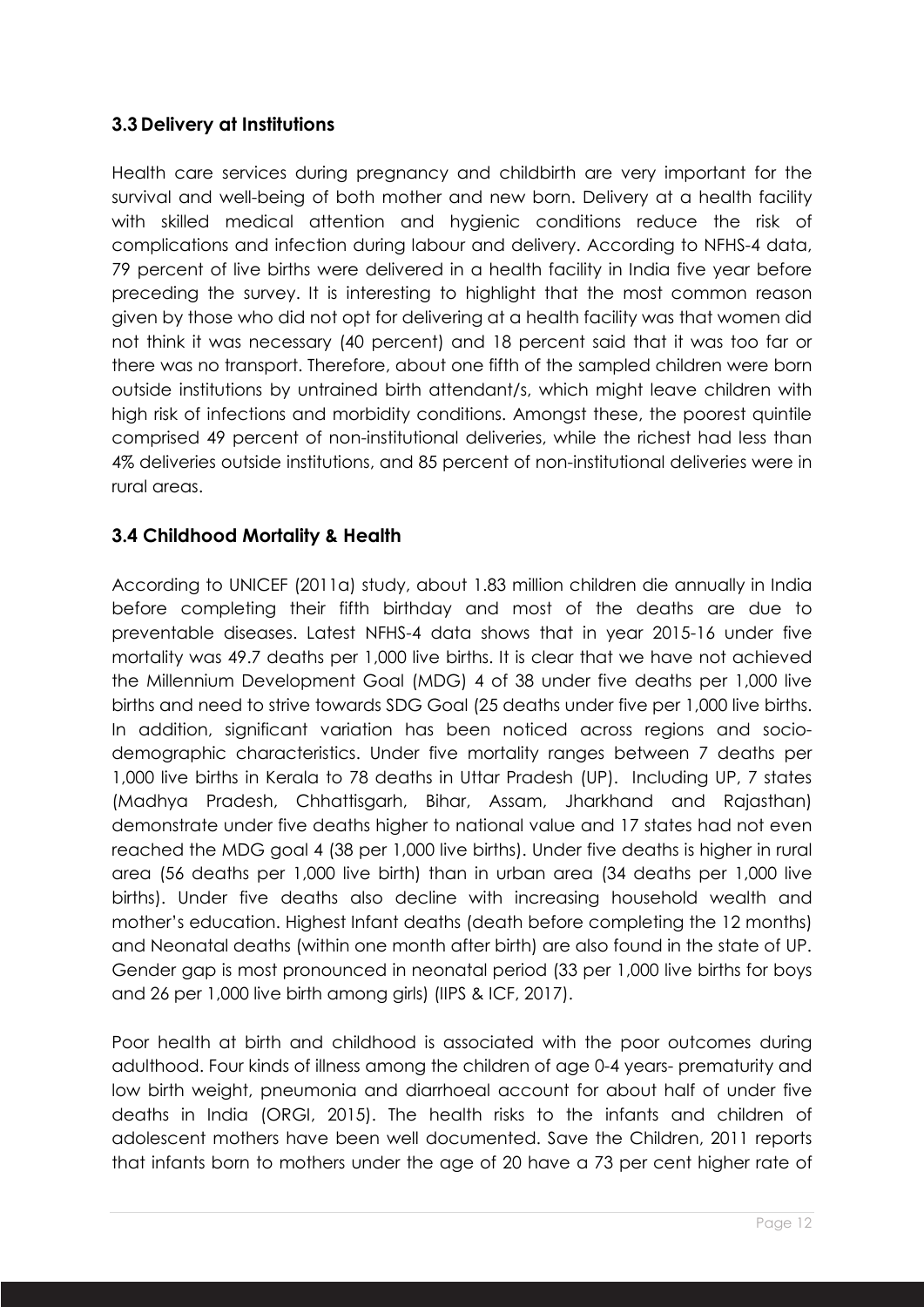infant mortality than infants born to older mothers. In India, the infant mortality rate for mothers <20 years is 52 per 1000 live births (NFHS-4).

Still-births and new born deaths are much higher among infants of adolescent mothers than among infants of mothers aged 20 to 29 years. Premature birth and low birth weight are also more common, and in turn are linked to a higher risk of intellectual, language and socio-emotional delays (Save the Children, 2011). Around the world, child brides are less likely than adult women to receive adequate medical care while pregnant. The lack of care, and the fact that girls are not physically mature enough to give birth, put both mothers and their babies at risk (UNICEF, 2016).



*Source: National Family Health Survey, 2015-2016*

According to NFHS-4 data, about 31 Percent of children in India were born with low birth weight (LBW > 2.5 kg). Close to a third of all SC (32 percent), ST (33 percent), OC (31 percent) and OBC (29 percent) children had LBW. It is interesting to highlight that the rural children contribute to more than 70 percent of among the children born with LBW; indicating the poor health of rural children. Dadra & Nagar Haveli had the maximum LBW children (45.3 percent) followed by Maharashtra (41.1 percent) and Punjab (40.9 percent). Though, the prevalence (23 percent) is lower than the other states; highest share of LBW children in the country is contributed from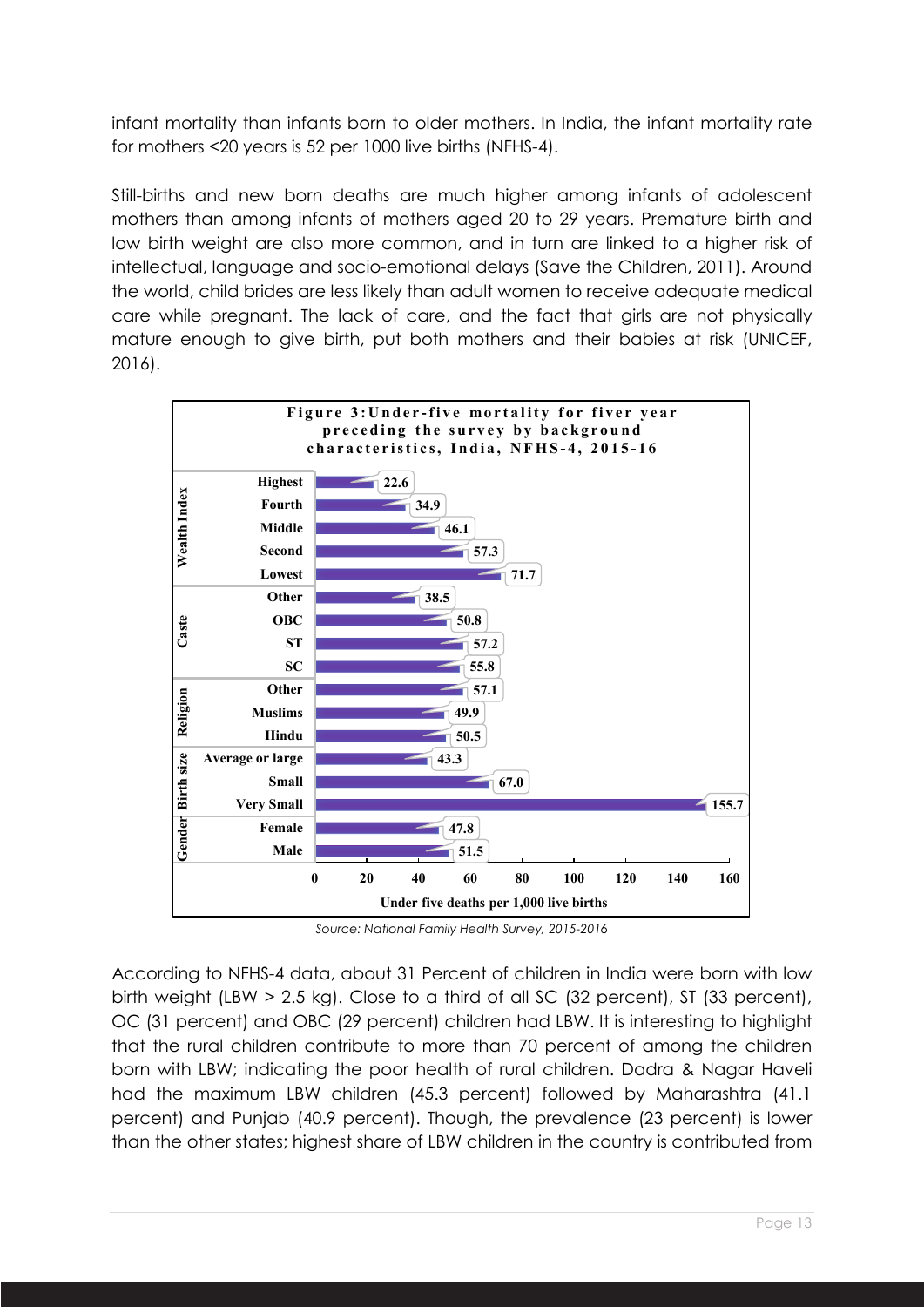state Uttar Pradesh (13.4 percent), followed by Maharashtra (11 percent) and Bihar (9 percent).

Worldwide, 20 percent mortality among children aged less than 5 years is attributed to respiratory tract infections (predominantly pneumonia associated). If we include the neonatal pneumonia also in the pool, the burden comes around to be 35-40 percent mortality among children aged less than 5 years accounting for 2.04 million deaths/year. Million deaths study based on the Registrar General of India mortality statistics had reported 369,000 deaths due to pneumonia among children 1-59 months at the rate of 13.5/1000 live births (Selveraj *et al*, 2014). According to latest NFHS-4, 3 percent of children under age 5 had symptoms of acute respiratory infection (ARI) in the two weeks before the survey. However, among the children with ARI, 78 percent sought for advice or treatment, while the remaining 22 percent remain untreated. The prevalence of children is highest among of age 6-11 months. Highest prevalence of ARI was found for the state Meghalaya followed (5.8 Percent) by Jammu & Kashmir (5.4 Percent). Two third of the children in Nagaland and half of the children in Arunachal Pradesh & Manipur remain untreated. In developing countries, children who are exclusive breast fed for 6 months had 30 percent -42 percent lower incidence of ARI compared to children who did not received for same duration of breast feeding (Ladomenou *et al*, 2010). In India, only 42 percent of women started breastfeeding within one hour of birth with highest prevalence in Goa (75.4 Percent) and lowest in Uttar Pradesh (25.4 Percent).

Furthermore, NFHS 4 reports that while 9 percent of children under age 5 had symptoms of diarrhoea, among those only 68 percent sought treatment or took advice. The combined effect of inadequate sanitation and unsafe water and poor hygiene are highly contributing to childhood deaths from diarrhoea. India has progressed a lot on improved drinking water source (UNICEF and WHO, 2010) and achieved the MDG Goal 7 target on improved drinking source. According to NFHS-4, in India, almost 90 percent of the household use an improved source of drinking water which includes piped water, public taps, standpipes, tube wells, protected dug wells, and springs, rainwater and community reverse osmosis (RO) plants. 91 Percent of urban and 89 Percent of rural household have access to improved source of drinking water. Clean water is also basic need for human life. Though, majority of the household from both rural and urban area have access to improved source of drinking water, 71 percent of rural household do not treat their water prior to drinking as compared with 47 percent of urban household. Sanitation is one of the biggest challenges in India. Only half of the Indian household (48 Percent) use improved toilets which are non-shared. However, 39 percent of household do not even use toilet facility. Less than 40 percent of SC children and not more than 30 percent of ST children have access to improved sanitation facility, indicating that they are still practicing open defecation and leading the poor hygiene (IIPS & ICF, 2017).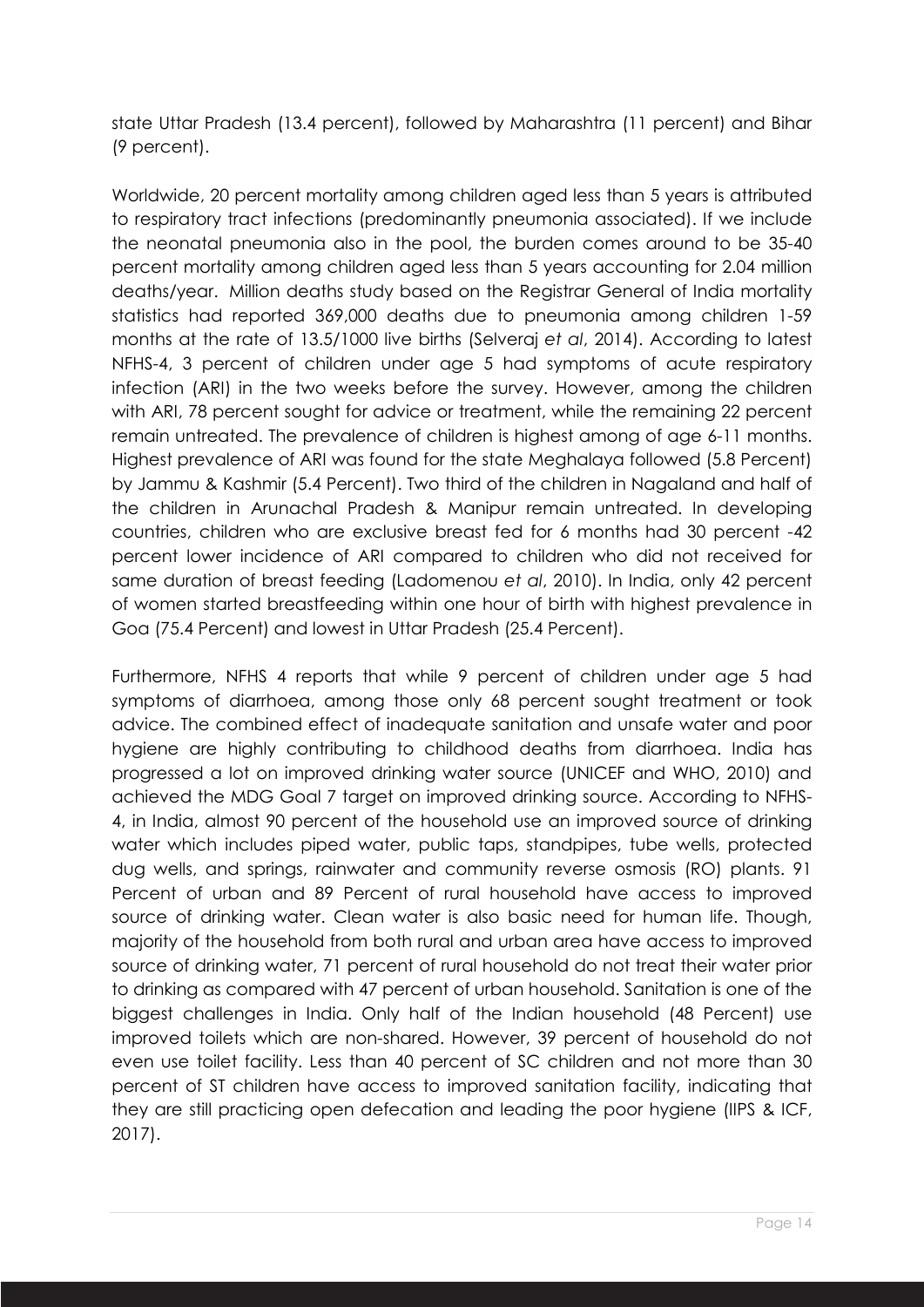Immunizing children against the vaccine preventable disease can help in reducing the childhood morbidity and mortality. NFHS-4 marked the improvement in coverage of all basic vaccination such as BCG, DPT, polio and measles. According to NFHS-4 data, 62 percent of children age 12-23 months received all basic vaccination in India, up from 44 percent a decade ago in 2005-06 (NFHS-3). Between NFHS-3 and NFHS-4, the increase in coverage was pronounced for rural areas (from 39 percent to 61 percent) compared to urban areas (from 58 percent to 64 percent). Vaccination coverage was lowest for Nagaland (35 Percent) and Highest for Puducherry (91 Percent). Fifteen states (Nagaland, Arunachal Pradesh, Dadra & Nagar Haveli, Assam, Gujarat, Mizoram, Uttar Pradesh, Madhya Pradesh, Tripura, Rajasthan, Maharashtra, Uttarakhand, Meghalaya, Bihar and Jharkhand) had lower coverage than the national average in terms of all basic vaccination. Coverage was the highest for the BCG vaccine at 92 percent, up from 78 percent a decade ago, and the lowest for the third dose of polio vaccine at 71 percent, down from 78 percent in 2005-06. According to a recent report, around 2.9 million children in India do not get vaccinated against measles (Vaccine Alliance, 2017).

There is no gender difference in vaccine coverage, however while 53 percent of children from the poorest quintile had vaccine coverage this was 70 percent for the richest households. Once again ST children were the most disadvantaged (56 percent coverage), followed by OBC (62 percent), SC (63 percent) and OC (65 percent) children.

## **3.5 Early Nutritional Deprivation**

Childhood is period of continuous growth and development. An infant grows rapidly, doubling its birth weight by 5 months and tripling it by one year of age. During the second year, child increases not only in height by 7-8 cm, but also gains 4 times of its birth weight. (NIN, 2011). Therefore, adequate food and nutrition are essential for early childhood development to ensure healthy growth, strong immune system and cognitive development (UNICEF & WHO, 2012). The reduction of infant and young child malnutrition is important to the accomplishment of first and second Sustainable Development Goals (SDGs) which is about the end of extreme poverty in all forms and end hunger, achieve food security and improved nutrition and promote sustainable agriculture by 2030.

Stunting i.e. low height for age considered as a sign of chronic undernutrition, wasting i.e. low weight for height measure acute undernutrition. Wasting may result due to inadequate food intake or from a recent episode of illness causing weight loss. According to 2015-16 NFHS, 38 percent of children under age 5 were stunted, 21 percent were wasted and 36 percent were underweight. There is a distinct advantage for urban children with 31 percent stunted compared to 41 percent rural children. Maternal education is seen to be closely associated with stunting and 51 percent children of mothers with no formal education were stunted compared to 21 percent of children whose mothers has received higher education. Two percent of children under age 5 were also found overweight.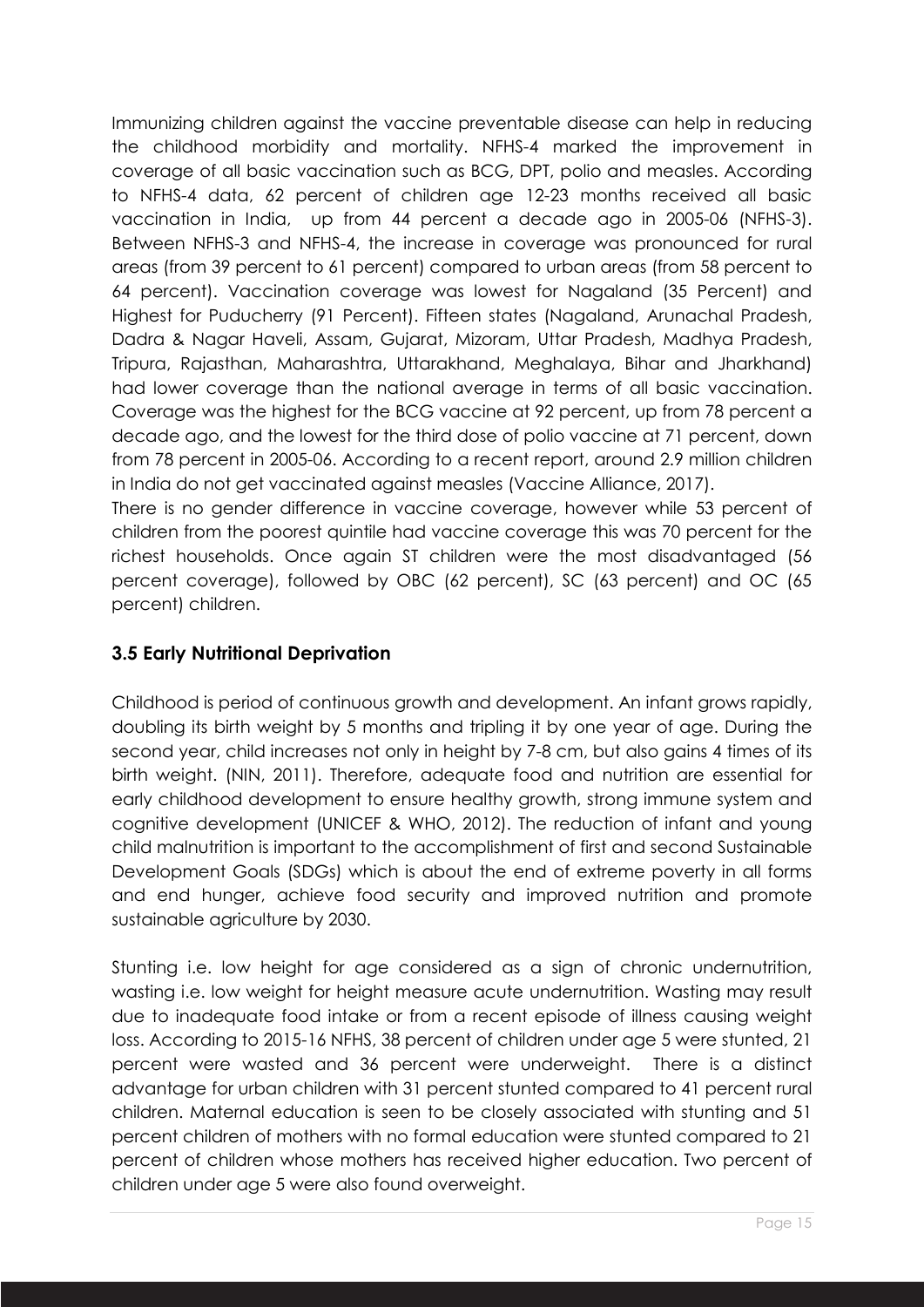#### **3.6 Pre-schooling**

The earliest years of a child's life are key to predicting later success in school and life. In response to this, a National Policy on Early Childhood Care and Education was adopted in September 2013. The first goal of Education for all commitment also focuses on expanding and improving comprehensive early childhood care and education, especially for the most vulnerable and disadvantaged children. India's 12th Five Year Plan (2012-17) has also conceived pre-primary sub-stages from 4 to 8 years old as an integrated early learning unit to ensure strong foundation for every child. (Singh & Mukherjee, 2017).

The integrated child development services (ICDS) Scheme is one of the world's largest programmes for early childhood development and initially launched in India in year 1975, which has a pre-school component. The number of children of age 3 to 5+ years who received pre-school education under the ICDS Scheme increased from 16.7 million in 2001-02 to 35.3 million in 2012-13 (NUEPA, 2014). However, according to most recent NFHS data, only 38.2 percent children under age six attended pre-school or early childhood care under (ICDS), rest of the children either didn't attend or were enrolled in private pre-schools. More children attended ICDS in rural areas (42 percent) compared to urban areas (28 percent), highlighting the significant enrolment in private preschools as seen in various studies such as Young Lives. Also, it is clear that there is segregation based on wealth with less children from the wealthiest quintile attending ICDS (22 percent) compared to 42 percent in the bottom two quintiles. Highest utilization of pre-schooling under ICDS was seen in West Bengal (66.8 Percent) and lowest was reported in Nagaland (5.9 Percent).

| Table 3: Top 10 states by percentage distribution of children under age 5 by various indicators, NFHS-4, 2015-16 |                                  |                                   |                                  |                                   |                                  |  |
|------------------------------------------------------------------------------------------------------------------|----------------------------------|-----------------------------------|----------------------------------|-----------------------------------|----------------------------------|--|
| Rank                                                                                                             | % teenage mother<br>(below 19)   | $%$ LBW                           | % Stunted                        | % Wasted                          | % Underweight                    |  |
|                                                                                                                  | (West Bengal, 39.3)              | (Dadra And Nagar<br>Haveli, 45.3) | (Bihar, 48.4)                    | (Jharkhand, 28.9)                 | (Jharkhand, 47.9)                |  |
| $\overline{2}$                                                                                                   | (Jharkhand, 31.9)                | (Maharashtra, 41.1)               | (Uttar Pradesh, 46.3)            | (Dadra and Nagar<br>Haveli, 27.6) | (Bihar, 43.9)                    |  |
| $\mathfrak{S}$                                                                                                   | (Tripura, 31.4)                  | (Punjab, 40.9)                    | (Jharkhand, 45.5)                | (Gujarat, 26.5)                   | (Madhya Pradesh,<br>42.8)        |  |
| 4                                                                                                                | (Arunachal<br>Pradesh, 31.0)     | (Chandigarh, 39.2)                | (Meghalaya, 43.9)                | (Karnataka, 25.9)                 | (Uttar Pradesh, 39.5)            |  |
| 5                                                                                                                | (Assam, 30.9)                    | (Goa, 38.4)                       | (Madhya Pradesh,<br>41.9)        | (Madhya Pradesh,<br>(25.8)        | (Gujarat, 39.4)                  |  |
| 6                                                                                                                | (Bihar, 28.8)                    | (Delhi, 38.4)                     | (Dadra And Nagar<br>Havel, 41.8) | (Maharashtra, 25.5)               | (Dadra And Nagar<br>Havel, 38.8) |  |
| 7                                                                                                                | (Andhra Pradesh,<br>28.2         | (Madhya Pradesh,<br>38.3          | (Rajasthan, 39.1)                | (Daman and Diu,<br>24.3           | (Chhattisgarh, 37.7)             |  |
| 8                                                                                                                | (Meghalaya, 28.1)                | (Rajasthan, 38.1)                 | (Gujarat, 38.3)                  | (Puducherry, 23.8)                | (Rajasthan, 36.6)                |  |
| 9                                                                                                                | (Dadra And Nagar<br>Havel, 28.0) | (Andhra Pradesh,<br>37.4)         | (Chhattisgarh, 37.6)             | (Chhattisgarh, 23.1)              | (Maharashtra, 35.9)              |  |
| 10 <sup>°</sup>                                                                                                  | (Madhya Pradesh,<br>25.3)        | (Gujarat, 37.0)                   | (Karnataka, 36.3)                | (Rajasthan, 23.0)                 | (Karnataka, 35.1)                |  |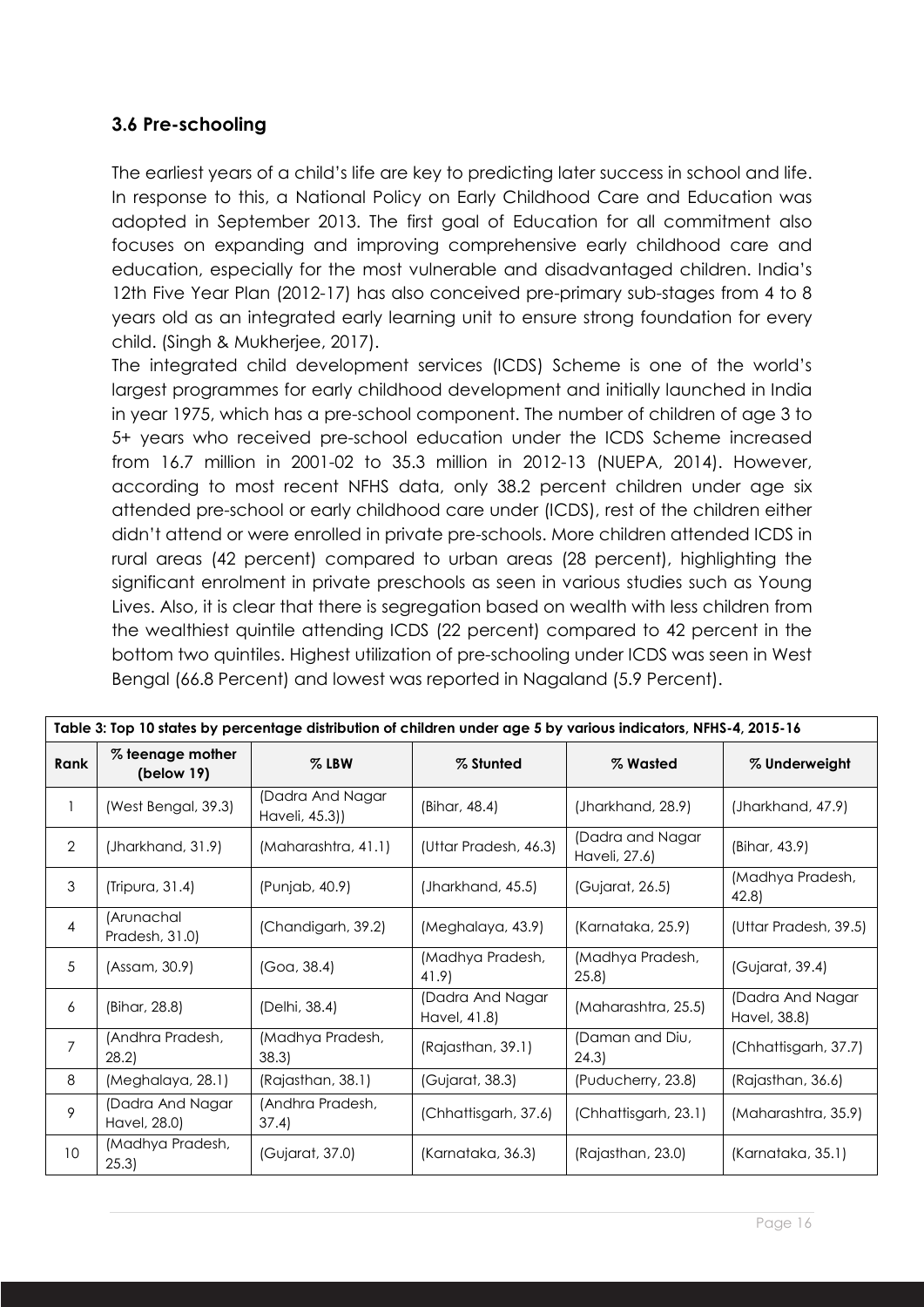| India          | 23.4                     | 30.6                                        | 38.4                                                                                 | 21.0                                                                       | 35.7                                          |
|----------------|--------------------------|---------------------------------------------|--------------------------------------------------------------------------------------|----------------------------------------------------------------------------|-----------------------------------------------|
| Rank           | % with ARI               | Under-five mortality<br>per 1000 live birth | % Did not go for<br>early childhood<br>care/pre-school<br>(Child age 0-71<br>months) | % of children (0-71<br>months) who did not<br>receive any ICDS<br>services | % Did not receive<br>all basic<br>vaccination |
| 1              | (Meghalaya, 5.8)         | (Uttar Pradesh, 78.1)                       | (Nagaland, 94.1)                                                                     | (Delhi, 81.6)                                                              | (Nagaland, 64.6)                              |
| $\overline{2}$ | (Jammu & Kashmir,<br>5.4 | (Madhya Pradesh,<br>64.6)                   | (Puducherry, 91.2)                                                                   | (Arunachal Pradesh,<br>80.0)                                               | (Arunachal<br>Pradesh, 61.8)                  |
| 3              | (Uttar Pradesh, 4.7)     | (Chhattisgarh<br>Pradesh, 64.3)             | (Manipur, 90.8)                                                                      | (Manipur, 71.5)                                                            | (Dadra & Nagar<br>Haveli, 56.8)               |
| $\overline{4}$ | (Uttarakhand, 4.6)       | (Bihar, 58.1)                               | (Delhi, 88.2)                                                                        | (Daman & Diu, 70.5)                                                        | (Assam, 52.9)                                 |
| 5              | (Punjab, 4.1)            | (Assam, 56.5)                               | (Arunachal<br>Pradesh, 85.6)                                                         | (Jammu & Kashmir,<br>66.8                                                  | (Gujarat, 49.6)                               |
| 6              | (West Bengal, 3.3)       | (Jharkhand, 54.3)                           | (Uttar Pradesh, 81.5)                                                                | (Nagaland, 64.9)                                                           | (Mizoram, 49.3)                               |
| 7              | (Haryana, 3.2)           | (Rajasthan, 50.7)                           | (Rajasthan, 79.9)                                                                    | (Rajasthan, 61.4)                                                          | (Uttar Pradesh, 48.9)                         |
| 8              | (Jharkhand, 3.2)         | (Odisha, 48.1)                              | (Daman & Diu, 78.4)                                                                  | (Uttar Pradesh, 61.2)                                                      | (Madhya Pradesh,<br>46.4)                     |
| 9              | (Puducherry, 3.0)        | (Uttarakhand, 46.5)                         | (Jammu & Kashmir,<br>78.1)                                                           | (Haryana, 55.6)                                                            | (Tripura, 45.5)                               |
| 10             | (Chandigarh, 2.8)        | (Mizoram, 46.0)                             | (Uttarakhand, 75.3)                                                                  | (Andaman &<br>Nicobar, 52.7)                                               | (Maharashtra, 43.8)                           |
| India          | 2.7                      | 49.7                                        | 61.8                                                                                 | 46.4                                                                       | 38.0                                          |

*Source: National Family Health Survey, 2015-2016*

# **4. Conclusions and Recommendations**

Twenty states and union territories of India now have more than one million children in the age group of 0-6. Five states including Uttar Pradesh (30.8 million), Bihar (19.1 million), Maharashtra (13.3 million), Madhya Pradesh (10.8 million) and Rajasthan (10.7 million) constitute more than half (About 52 percent) of the child (0-6) population of India. Among these five states, Maharashtra has the highest percentage of children with disability and highest cases reported for murder, kidnapping/abduction and rape; whereas under five mortality is found to be highest in Uttar Pradesh and Madhya Pradesh. Uttar Pradesh also has the largest number of children working below age 6; Bihar is reported to have the highest number of children living in slums and also the highest incidence of undernutrition in terms of stunting. Rajasthan holds the second highest rank based on percentage of children living on streets. This indicates these five states not only constitute the high proportion of children below age six, also have substantial number of vulnerable children in various aspects.

Moreover, vulnerability among children is also determined by caste as this is a very strong social construct in India. NFHS-4 data shows that among the children (under age 5) from poorest household, about 27 percent were from Scheduled Caste (SC) and 20.4 percent from Scheduled Tribe (ST) households while among richest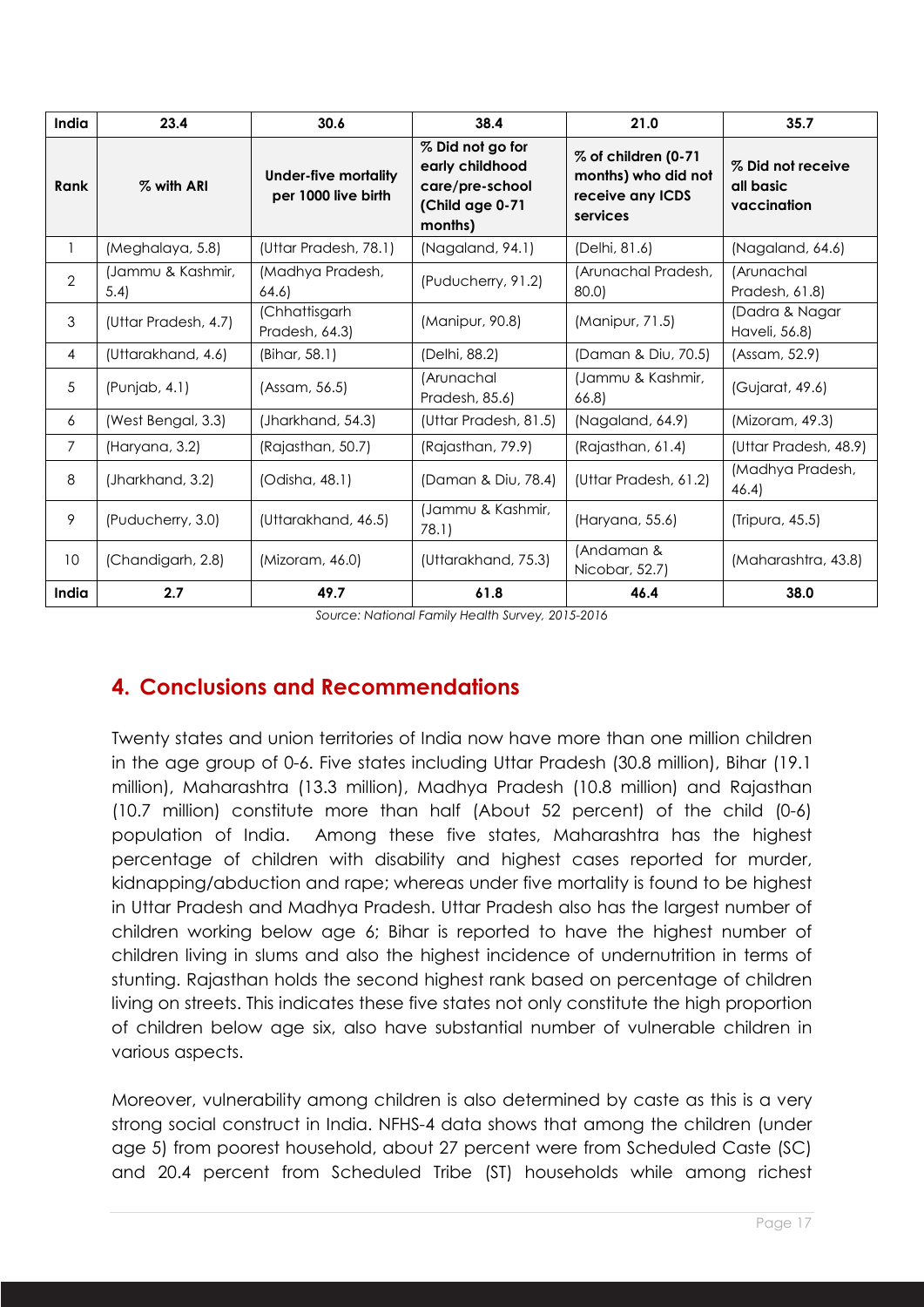household, only 12 percent were from SC and a 2.9 percent were ST households, this implies towards that unequal distribution of income, goods and services. The restricted access to clean water, sanitation, nutrition, housing, education, health care and employment among the lower caste group is due to a toxic combination of poor social policies and programs and unfair occupation opportunities and income (Vijayanath *et. al*., 2010). The poor, a majority from the lower castes, migrate to different parts of the country in search of work. Their migrant status means they lose many benefits generally offered to the poorer sections as their below poverty line and ration cards are not valid across state borders and they often end up living on the streets. Thus, children belonging to lower caste groups are more prone to become vulnerable. They are least likely to receive proper health facility, basic services such as clean drinking water and sanitation, early childhood care and education and may be more exposed to violence. In addition, SC (56 per 1,000 live births) and ST children (57 per 1,000 live births) experience high under five deaths than the other caste children (39 per 1,000 live births). Though, India has made significant reduction in child survival among the age groups 1-4, India has to do a great deal to prevent child marriage, teenage pregnancies and provide quality maternal and child care to reach the SDG goals for the most vulnerable groups of children.

#### *Way Forward*

While India may not have so far measured child poverty distinct from household poverty, childhood poverty is a crucial area of concern because of its role in jeopardizing the rights and wellbeing of children and adding the risk of subjecting them to future poverty. Childhood lived struggling against hunger, humiliation and violence often leads to adulthood spent in similar patterns of survival (Narayan and Petesch, 2007). Policy would need to be directed at ensuring that the most vulnerable children are provided equitable access to goods, services and opportunities. Given that poverty spells in childhood have long-term effects on children and their households, appropriate social protection mechanisms that would provide timely early intervention and support to children, families and communities is the need of the hour. Policies that are effective in reducing poverty among children, and ensuring their human development, can have an impact on chronic or persistent poverty and also help in breaking the inter-generational transmission of poverty (Castañeda and Aldez-Carroll, 1999; Yaqub, 2002). Thus, it is important to highlight the importance of child-focused poverty measures given that childhood is a crucial life stage in which to address and tackle poverty due to its short-term and long-run negative consequences (Brooks-Gunn and Duncan, 1997).

The 2030 Sustainable Development agenda Goal 1 on poverty calls for ending poverty in all its forms everywhere. It calls for ensuring social protection, enhancing access to basic services, and building resilience against the impacts of natural disasters. With over a billion children or about half of the world's children suffering from deprivation of basic human needs (Gordon et al, 2003), it is time we focus on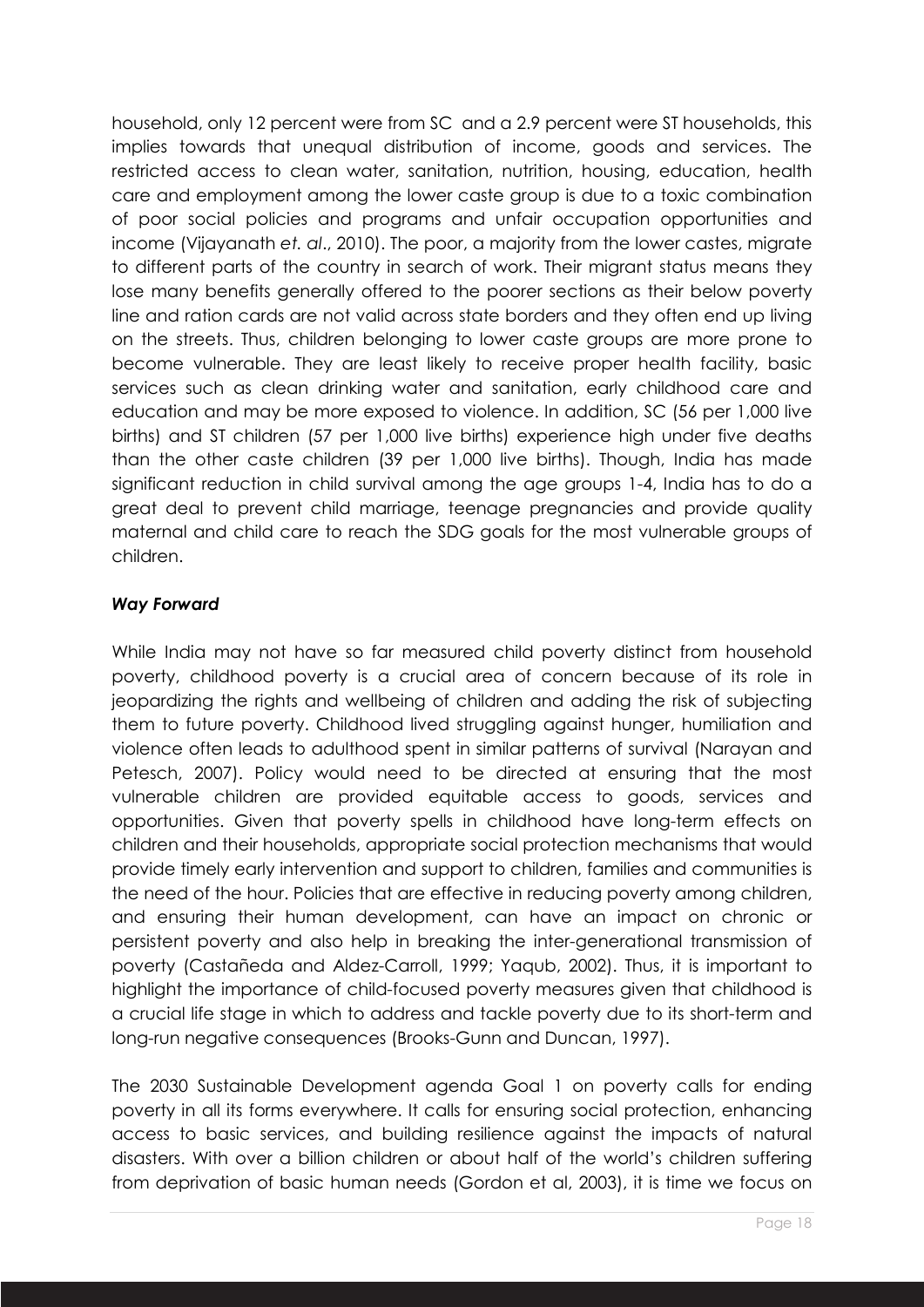fine tuning poverty reduction strategies to address childhood poverty to achieve the Sustainable Development Goals. It is also important to understand that the quality of children's social, emotional, moral, and spiritual development, especially their feelings about their identity, self-worth, and personal well-being, is highly dependent on how they understand their relative social position, relative competence, and potential to access opportunities for personal, social and economic advancement (Boyden and Dercon, 2012). Keeping in view that exclusion across more than one dimension of disadvantage, results in severe negative consequences for quality of life, well-being and future life chances for all individuals (Levitas *et al*., 2007) a convergent and coordinated policy response cutting across sectors and ministries is absolutely imperative. There is urgent need for policy makers to recognize that poverty begins in childhood with long lasting repercussion. Provision of an integrated package of social policies targeting the most disadvantaged groups of young children such as street children, children with disabilities, SC and ST children etc could be considered. Also, to measure deprivations experienced by vulnerable young children, desegregated data must be collected on a regular basis at state and district level to inform the planning process. Going forward, the SDG debates must ensure that poverty monitoring systems, link changes in children's lives with the policies underpinning those changes. This would provide an evidence base for policy choices that promote rather than undermine child wellbeing.

# **References**

- 1. United Nations, Department of Economic and Social Affairs, Population Division (2008). World Population Prospects: The 2017 Revision, Volume II: Demographic Profiles (ST/ESA/SER.A/400).
- 2. Census (2011). Primary Census Abstract, Registrar General of India, Ministry of Home Affairs, Government of India
- 3. UNICEF (2016). "Fairenss for children: A league table of inequality in child well-being in reach countries." Innocenti Report Card 13, UNICEF office of Research-Innocenti Florance
- 4. UNICEF (2010). "The children left behind: A league table of inequality in child well-being in world's rich countries." Innocenti Report Card 9, UNICEF office of Research-Innocenti Florance
- 5. UNICEF (2013). Every child's Birth right: Inequalities and trends in birth registration. New York
- 6. Wall-Wieler E, Roos L.L. and Nickel N.C. (2016). "Teenage pregnancy: the impact of maternal adolescent childbearing and older sister's teenage pregnancy on a younger sister." BMC Pregnancy and Child health 16: 120. DOI 10.1186/s12884-016-0911-2. https://pdfs.semanticscholar.org/b5a9/5f17719a735c70b85c0d655a5d1fc34af962.pdf
- 7. Irvine H., Bradley T., Cupples M. and Boohan M. (1997). "The implications of teenage pregnancy and motherhood for primary health care: unresolved issues." British Journal of General Practice 47 (323-326)
- 8. ORGI (2015). "Report on cause of Death in India 2004-06". Registrar General of India, New Delhi India.
- 9. UNICEF (2011a). The situation of children in India: A profile. UNICEF, New Delhi, India
- 10. International Institute for Population Sciences (IIPS) & ICF (2017). National Family Health Survey (NFHS-4), 2015-16: India, Mumbai: IIPS
- 11. Singh J.D. (2013). "Education for All in India: The Major Issues, Challenges and Possible Enablers." Educationia Confab 2(4): 234-240
- 12. Singh R. & Mukherjee P. (2017). "Comparison of the Effects of Government and Private Preschool Education on the developmental outcomes of children: Evidence from Young Lives India" Working Paper 167, Oxford: Young Lives
- 13. NUEPA (2014). "Education for All: Towards Quality with Equity, India." NUEPA, Govt. of India, New Delhi
- 14. UNICEF & WHO (2012). Levels & Trends in child malnutrition: UNICEF-WHO-The world bank joint child malnutrition estimates UNICEF, New York; WHO, Geneva; The World Bank, Washington, DC.
- 15. NIN (2011). "Dietary Guidelines for Indians." National Institute of Nutrition (NIN), Indian Council of medical research, Hyderabad, India. http://ninindia.org/DietaryGuidelinesforNINwebsite.pdf
- 16. UNICEF and WHO (2010). "Progress on Sanitation and drinking water- 2010 update; Joint Monitoring Program"
- 17. UNICEF (2011b). "State of the world's Children." UNICEF
- 18. Bajpai A (2012). "Protecting India 's Children: Vulnerabilities and Challenges." Macalester International 29(8). http://digitalcommons.macalester.edu/macintl/vol29/iss1/8
- 19. Arora S.K., Shah D., Chaturvedi S. and Gupta P. (2015). "Defining and Measuring Vulnerability in Young People." Indian J Community Med. July-Sep; 40(3): 193–197
- 20. World Health Organization (1999): Report of the Consultation on Child Abuse Prevention; Geneva, http://www.who.int/violence\_injury\_prevention/violence/neglect/en/